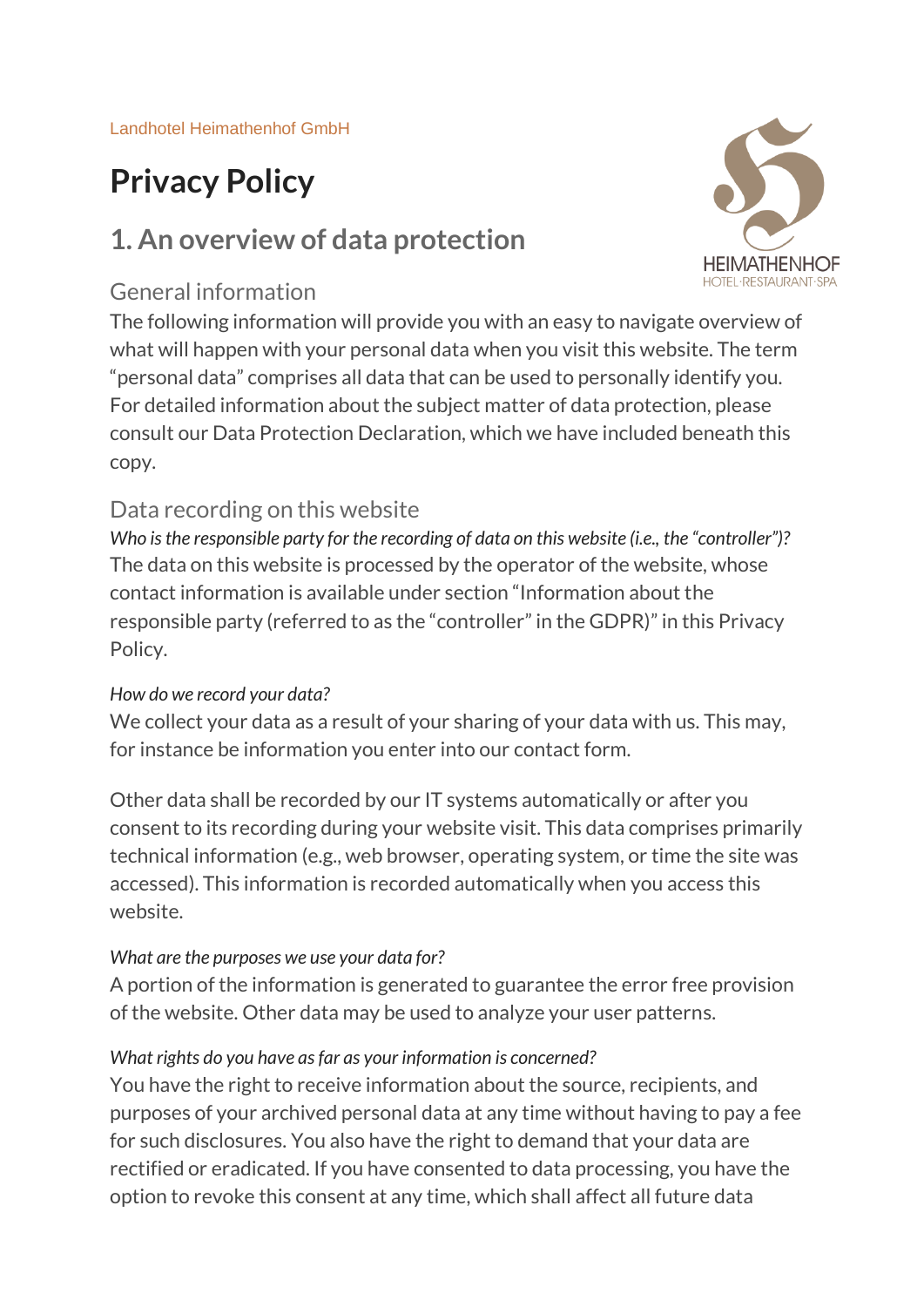processing. Moreover, you have the right to demand that the processing of your data be restricted under certain circumstances. Furthermore, you have the right to log a complaint with the competent supervising agency.



Please do not hesitate to contact us at any time if you have questions about this or any other data protection related issues.

# Analysis tools and tools provided by third parties

There is a possibility that your browsing patterns will be statistically analyzed when your visit this website. Such analyses are performed primarily with what we refer to as analysis programs.

For detailed information about these analysis programs please consult our Data Protection Declaration below.

# **2. Hosting**

# External Hosting

This website is hosted by an external service provider (host). Personal data collected on this website are stored on the servers of the host. These may include, but are not limited to, IP addresses, contact requests, metadata and communications, contract information, contact information, names, web page access, and other data generated through a web site.

The host is used for the purpose of fulfilling the contract with our potential and existing customers (Art. 6(1)(b) GDPR) and in the interest of secure, fast, and efficient provision of our online services by a professional provider (Art. 6(1)(f) GDPR). If appropriate consent has been obtained, the processing is carried out exclusively on the basis of Art. 6 (1)(a) GDPR and § 25 (1) TTDSG, insofar the consent includes the storage of cookies or the access to information in the user's end device (e.g., device fingerprinting) within the meaning of the TTDSG. This consent can be revoked at any time.

Our host will only process your data to the extent necessary to fulfil its performance obligations and to follow our instructions with respect to such data.

We are using the following host: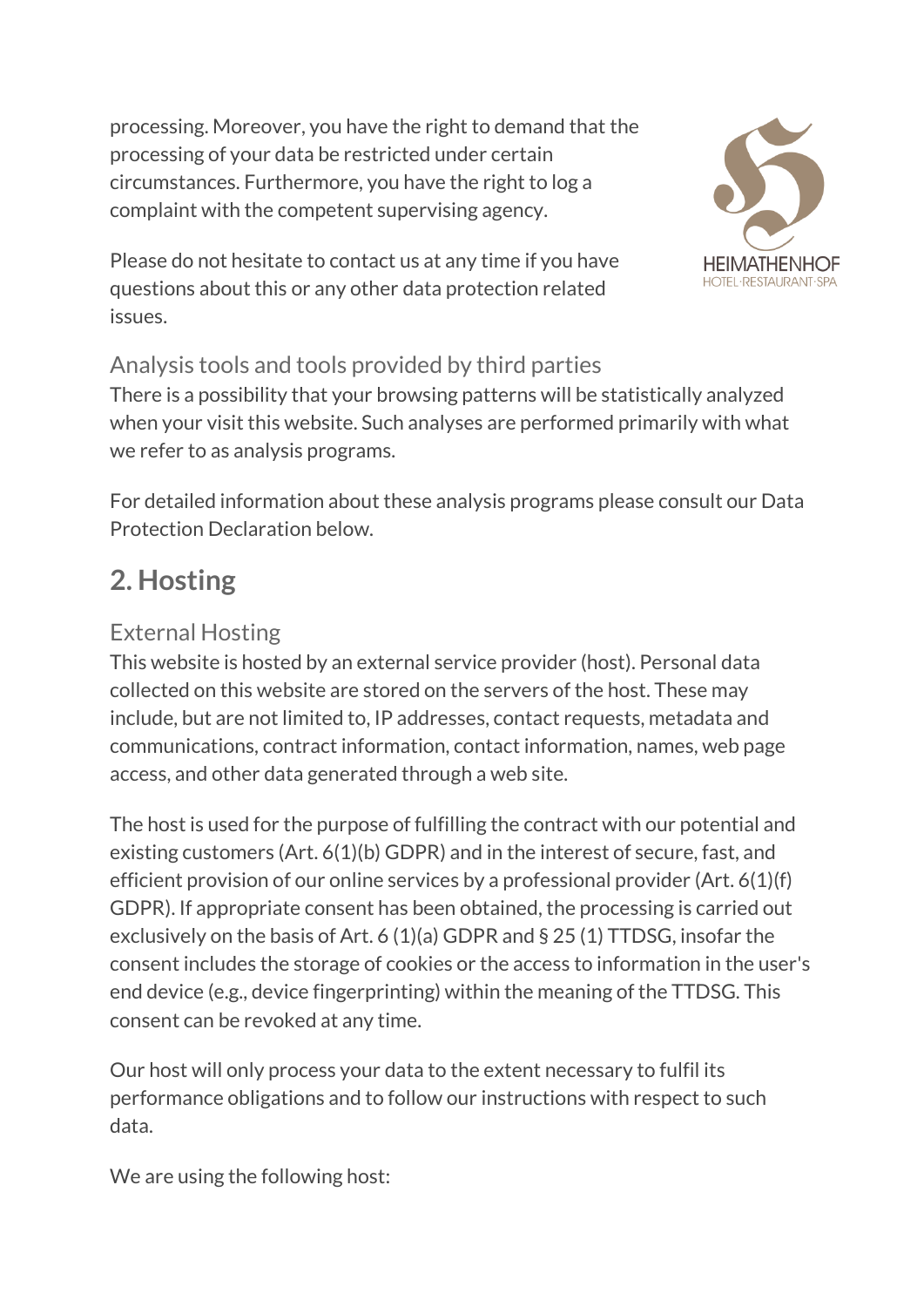Busy Rooms GmbH Meisenburgstraße 15 45133 Essen Germany GDPR@busy-rooms.com

#### *Data processing*

We have concluded a data processing agreement (DPA) with the above-mentioned provider. This is a contract mandated by



data privacy laws that guarantees that they process personal data of our website visitors only based on our instructions and in compliance with the GDPR.

# **3. General information and mandatory information**

## Data protection

The operators of this website and its pages take the protection of your personal data very seriously. Hence, we handle your personal data as confidential information and in compliance with the statutory data protection regulations and this Data Protection Declaration.

Whenever you use this website, a variety of personal information will be collected. Personal data comprises data that can be used to personally identify you. This Data Protection Declaration explains which data we collect as well as the purposes we use this data for. It also explains how, and for which purpose the information is collected.

We herewith advise you that the transmission of data via the Internet (i.e., through e-mail communications) may be prone to security gaps. It is not possible to completely protect data against third-party access.

Information about the responsible party (referred to as the "controller" in the GDPR) The data processing controller on this website is:

Landhotel Heimathenhof GmbH Heimathenhof 2 D-63872 Heimbuchenthal

Phone: +49 (0) 6092 97150 E-mail: info@heimathenhof.com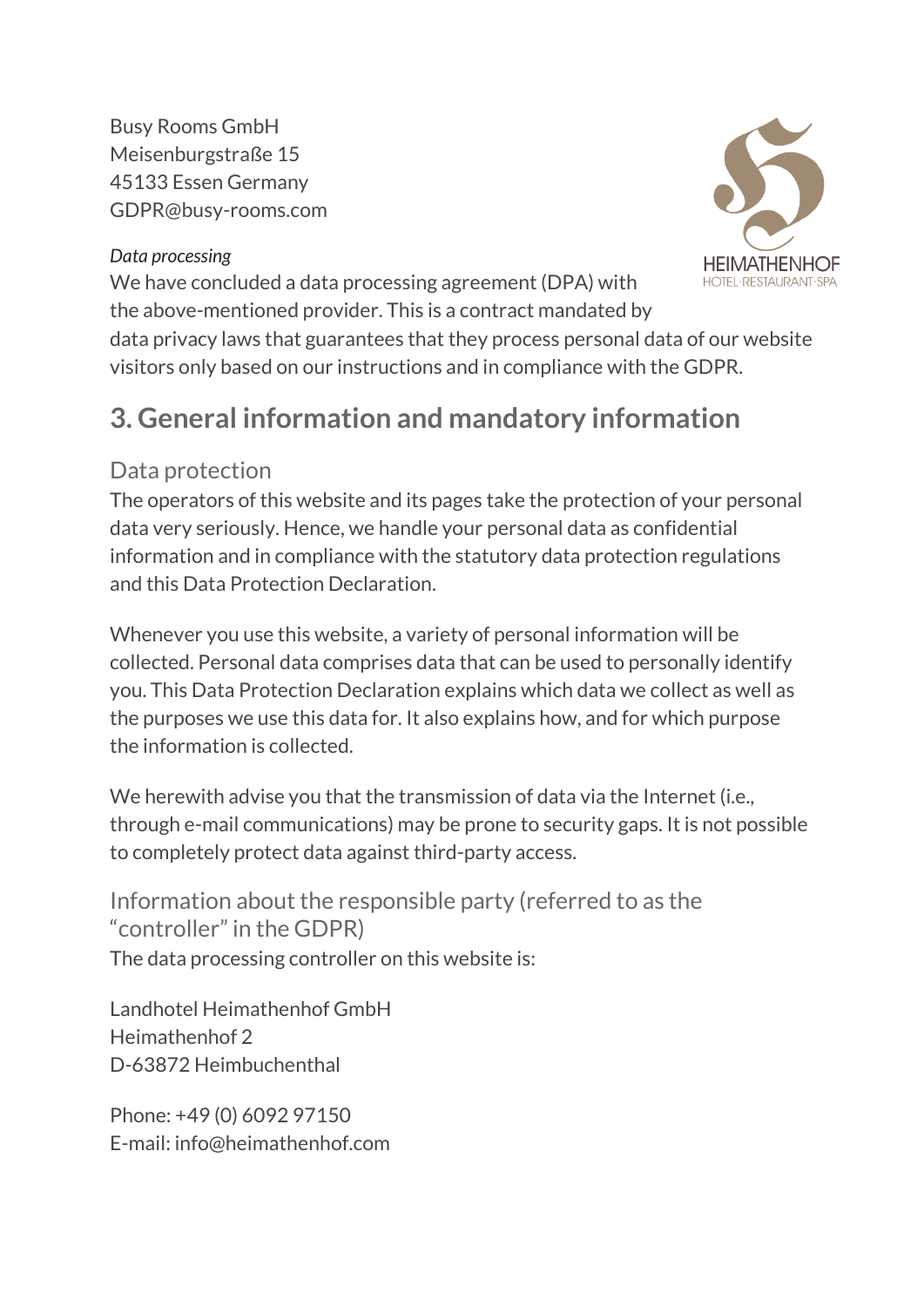The controller is the natural person or legal entity that singlehandedly or jointly with others makes decisions as to the purposes of and resources for the processing of personal data (e.g., names, e-mail addresses, etc.).

### Storage duration

Unless a more specific storage period has been specified in this privacy policy, your personal data will remain with us until the

purpose for which it was collected no longer applies. If you assert a justified request for deletion or revoke your consent to data processing, your data will be deleted, unless we have other legally permissible reasons for storing your personal data (e.g., tax or commercial law retention periods); in the latter case, the deletion will take place after these reasons cease to apply.

General information on the legal basis for the data processing on this website

If you have consented to data processing, we process your personal data on the basis of Art. 6(1)(a) GDPR or Art. 9 (2)(a) GDPR, if special categories of data are processed according to Art. 9 (1) DSGVO. In the case of explicit consent to the transfer of personal data to third countries, the data processing is also based on Art. 49 (1)(a) GDPR. If you have consented to the storage of cookies or to the access to information in your end device (e.g., via device fingerprinting), the data processing is additionally based on § 25 (1) TTDSG. The consent can be revoked at any time. If your data is required for the fulfillment of a contract or for the implementation of pre-contractual measures, we process your data on the basis of Art. 6(1)(b) GDPR. Furthermore, if your data is required for the fulfillment of a legal obligation, we process it on the basis of Art. 6(1)(c) GDPR. Furthermore, the data processing may be carried out on the basis of our legitimate interest according to Art. 6(1)(f) GDPR. Information on the relevant legal basis in each individual case is provided in the following paragraphs of this privacy policy.

Designation of a data protection officer We have appointed a data protection officer for our company.

Patrick Ermert An der Leite 30 63872 Heimbuchenthal

Phone: +49 (0) 175-2760510 E-mail: patrick-ermert@web.de

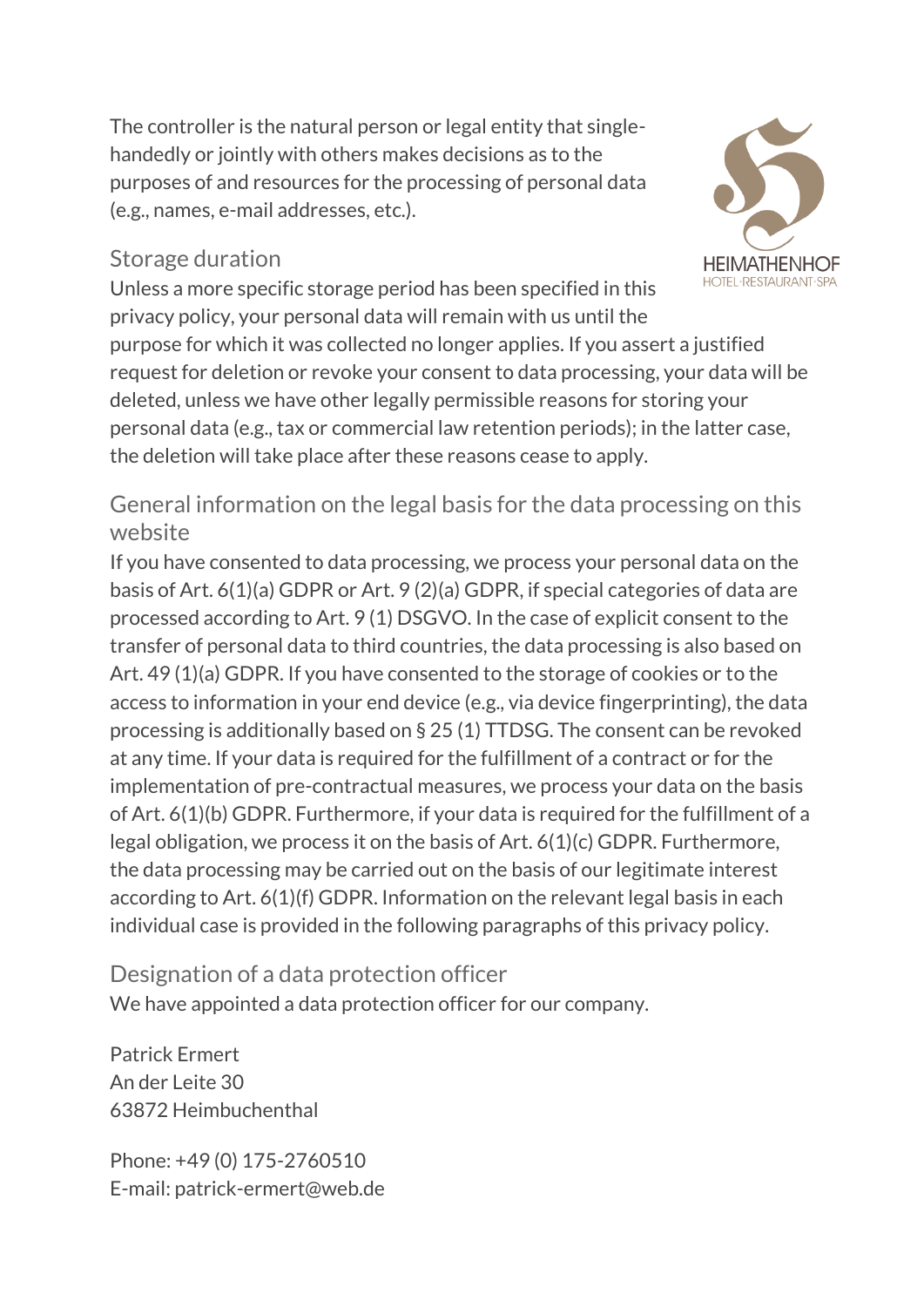Information on data transfer to the USA and other non-EU countries

Among other things, we use tools of companies domiciled in the United States or other from a data protection perspective non-secure non-EU countries. If these tools are active, your personal data may potentially be transferred to these non-EU countries and may be processed there. We must point out that

in these countries, a data protection level that is comparable to that in the EU cannot be guaranteed. For instance, U.S. enterprises are under a mandate to release personal data to the security agencies and you as the data subject do not have any litigation options to defend yourself in court. Hence, it cannot be ruled out that U.S. agencies (e.g., the Secret Service) may process, analyze, and permanently archive your personal data for surveillance purposes. We have no control over these processing activities.

Revocation of your consent to the processing of data A wide range of data processing transactions are possible only subject to your express consent. You can also revoke at any time any consent you have already given us. This shall be without prejudice to the lawfulness of any data collection that occurred prior to your revocation.

Right to object to the collection of data in special cases; right to object to direct advertising (Art. 21 GDPR)

IN THE EVENT THAT DATA ARE PROCESSED ON THE BASIS OF ART. 6(1)(E) OR (F) GDPR, YOU HAVE THE RIGHT TO AT ANY TIME OBJECT TO THE PROCESSING OF YOUR PERSONAL DATA BASED ON GROUNDS ARISING FROM YOUR UNIQUE SITUATION. THIS ALSO APPLIES TO ANY PROFILING BASED ON THESE PROVISIONS. TO DETERMINE THE LEGAL BASIS, ON WHICH ANY PROCESSING OF DATA IS BASED, PLEASE CONSULT THIS DATA PROTECTION DECLARATION. IF YOU LOG AN OBJECTION, WE WILL NO LONGER PROCESS YOUR AFFECTED PERSONAL DATA, UNLESS WE ARE IN A POSITION TO PRESENT COMPELLING PROTECTION WORTHY GROUNDS FOR THE PROCESSING OF YOUR DATA, THAT OUTWEIGH YOUR INTERESTS, RIGHTS AND FREEDOMS OR IF THE PURPOSE OF THE PROCESSING IS THE CLAIMING, EXERCISING OR DEFENCE OF LEGAL ENTITLEMENTS (OBJECTION PURSUANT TO ART. 21(1) GDPR).

IF YOUR PERSONAL DATA IS BEING PROCESSED IN ORDER TO ENGAGE IN DIRECT ADVERTISING, YOU HAVE THE RIGHT TO OBJECT TO THE PROCESSING OF YOUR AFFECTED PERSONAL DATA FOR THE PURPOSES

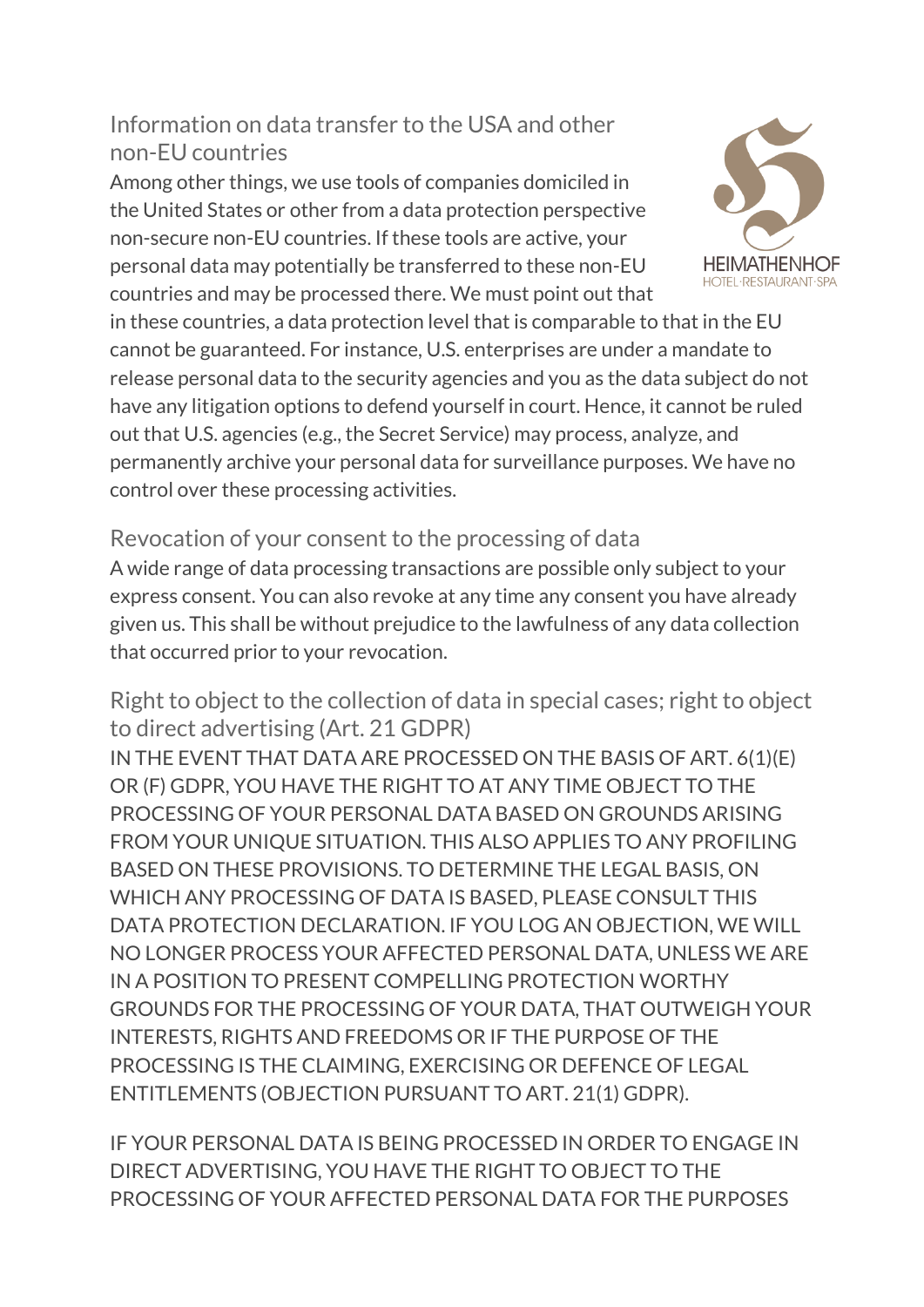OF SUCH ADVERTISING AT ANY TIME. THIS ALSO APPLIES TO PROFILING TO THE EXTENT THAT IT IS AFFILIATED WITH SUCH DIRECT ADVERTISING. IF YOU OBJECT, YOUR PERSONAL DATA WILL SUBSEQUENTLY NO LONGER BE USED FOR DIRECT ADVERTISING PURPOSES (OBJECTION PURSUANT TO ART. 21(2) GDPR).



# Right to log a complaint with the competent supervisory agency

In the event of violations of the GDPR, data subjects are entitled to log a complaint with a supervisory agency, in particular in the member state where they usually maintain their domicile, place of work or at the place where the alleged violation occurred. The right to log a complaint is in effect regardless of any other administrative or court proceedings available as legal recourses.

# Right to data portability

You have the right to demand that we hand over any data we automatically process on the basis of your consent or in order to fulfil a contract be handed over to you or a third party in a commonly used, machine readable format. If you should demand the direct transfer of the data to another controller, this will be done only if it is technically feasible.

# SSL and/or TLS encryption

For security reasons and to protect the transmission of confidential content, such as purchase orders or inquiries you submit to us as the website operator, this website uses either an SSL or a TLS encryption program. You can recognize an encrypted connection by checking whether the address line of the browser switches from "http://" to "https://" and also by the appearance of the lock icon in the browser line.

If the SSL or TLS encryption is activated, data you transmit to us cannot be read by third parties.

## Encrypted payment transactions on this website

If you are under an obligation to share your payment information (e.g. account number if you give us the authority to debit your bank account) with us after you have entered into a fee-based contract with us, this information is required to process payments.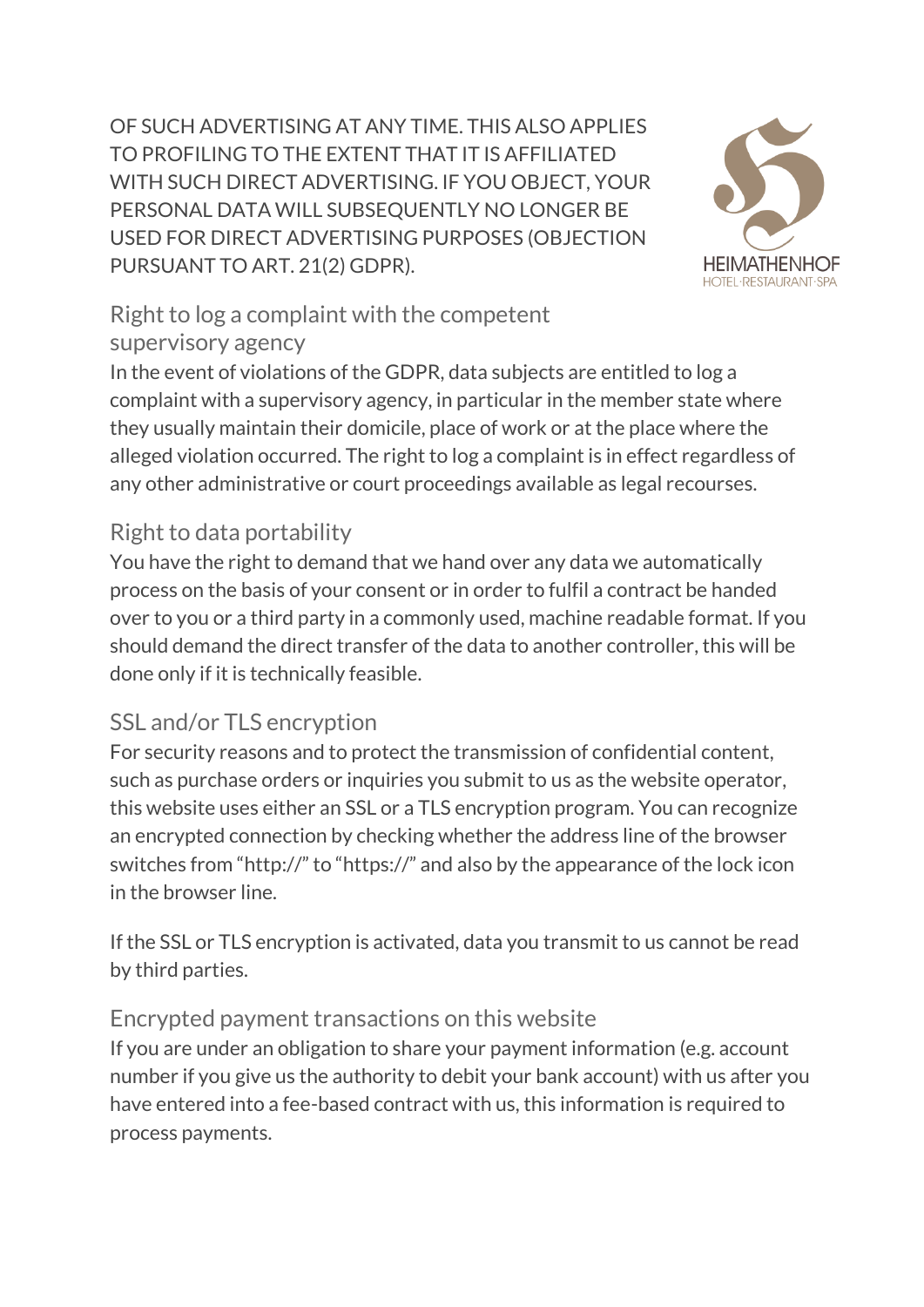Payment transactions using common modes of paying (Visa/MasterCard, debit to your bank account) are processed exclusively via encrypted SSL or TLS connections. You can recognize an encrypted connection by checking whether the address line of the browser switches from "http://" to "https://" and also by the appearance of the lock icon in the browser line.



If the communication with us is encrypted, third parties will not be able to read the payment information you share with us.

Information about, rectification and eradication of data Within the scope of the applicable statutory provisions, you have the right to at any time demand information about your archived personal data, their source and recipients as well as the purpose of the processing of your data. You may also have a right to have your data rectified or eradicated. If you have questions about this subject matter or any other questions about personal data, please do not hesitate to contact us at any time.

# Right to demand processing restrictions

You have the right to demand the imposition of restrictions as far as the processing of your personal data is concerned. To do so, you may contact us at any time. The right to demand restriction of processing applies in the following cases:

- In the event that you should dispute the correctness of your data archived by us, we will usually need some time to verify this claim. During the time that this investigation is ongoing, you have the right to demand that we restrict the processing of your personal data.
- If the processing of your personal data was/is conducted in an unlawful manner, you have the option to demand the restriction of the processing of your data in lieu of demanding the eradication of this data.
- If we do not need your personal data any longer and you need it to exercise, defend or claim legal entitlements, you have the right to demand the restriction of the processing of your personal data instead of its eradication.
- If you have raised an objection pursuant to Art. 21(1) GDPR, your rights and our rights will have to be weighed against each other. As long as it has not been determined whose interests prevail, you have the right to demand a restriction of the processing of your personal data.

If you have restricted the processing of your personal data, these data – with the exception of their archiving – may be processed only subject to your consent or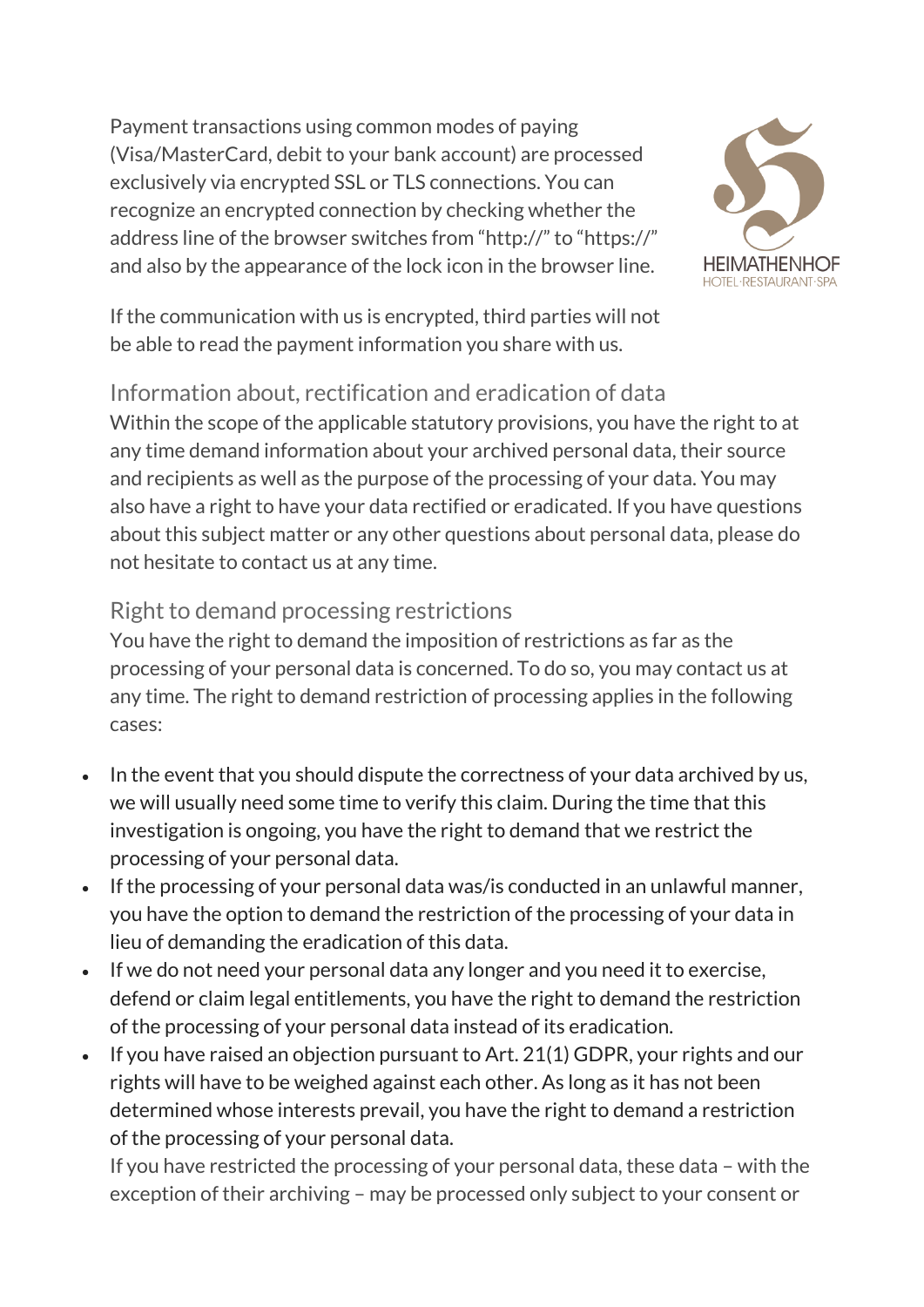to claim, exercise or defend legal entitlements or to protect the rights of other natural persons or legal entities or for important public interest reasons cited by the European Union or a member state of the EU.



# Rejection of unsolicited e-mails

We herewith object to the use of contact information published in conjunction with the mandatory information to be provided in our Site Notice to send us promotional and information material that we have not expressly requested. The operators of this website and its pages reserve the express right to take legal action in the event of the unsolicited sending of promotional information, for instance via SPAM messages.

# **4. Recording of data on this website**

# Cookies

Our websites and pages use what the industry refers to as "cookies." Cookies are small text files that do not cause any damage to your device. They are either stored temporarily for the duration of a session (session cookies) or they are permanently archived on your device (permanent cookies). Session cookies are automatically deleted once you terminate your visit. Permanent cookies remain archived on your device until you actively delete them, or they are automatically eradicated by your web browser.

In some cases, it is possible that third-party cookies are stored on your device once you enter our site (third-party cookies). These cookies enable you or us to take advantage of certain services offered by the third party (e.g., cookies for the processing of payment services).

Cookies have a variety of functions. Many cookies are technically essential since certain website functions would not work in the absence of the cookies (e.g., the shopping cart function or the display of videos). The purpose of other cookies may be the analysis of user patterns or the display of promotional messages.

Cookies, which are required for the performance of electronic communication transactions, or for the provision of certain functions you want to use (e.g., for the shopping cart function) or those that are necessary for the optimization (required cookies) of the website (e.g., cookies that provide measurable insights into the web audience), shall be stored on the basis of Art. 6(1)(f) GDPR, unless a different legal basis is cited. The operator of the website has a legitimate interest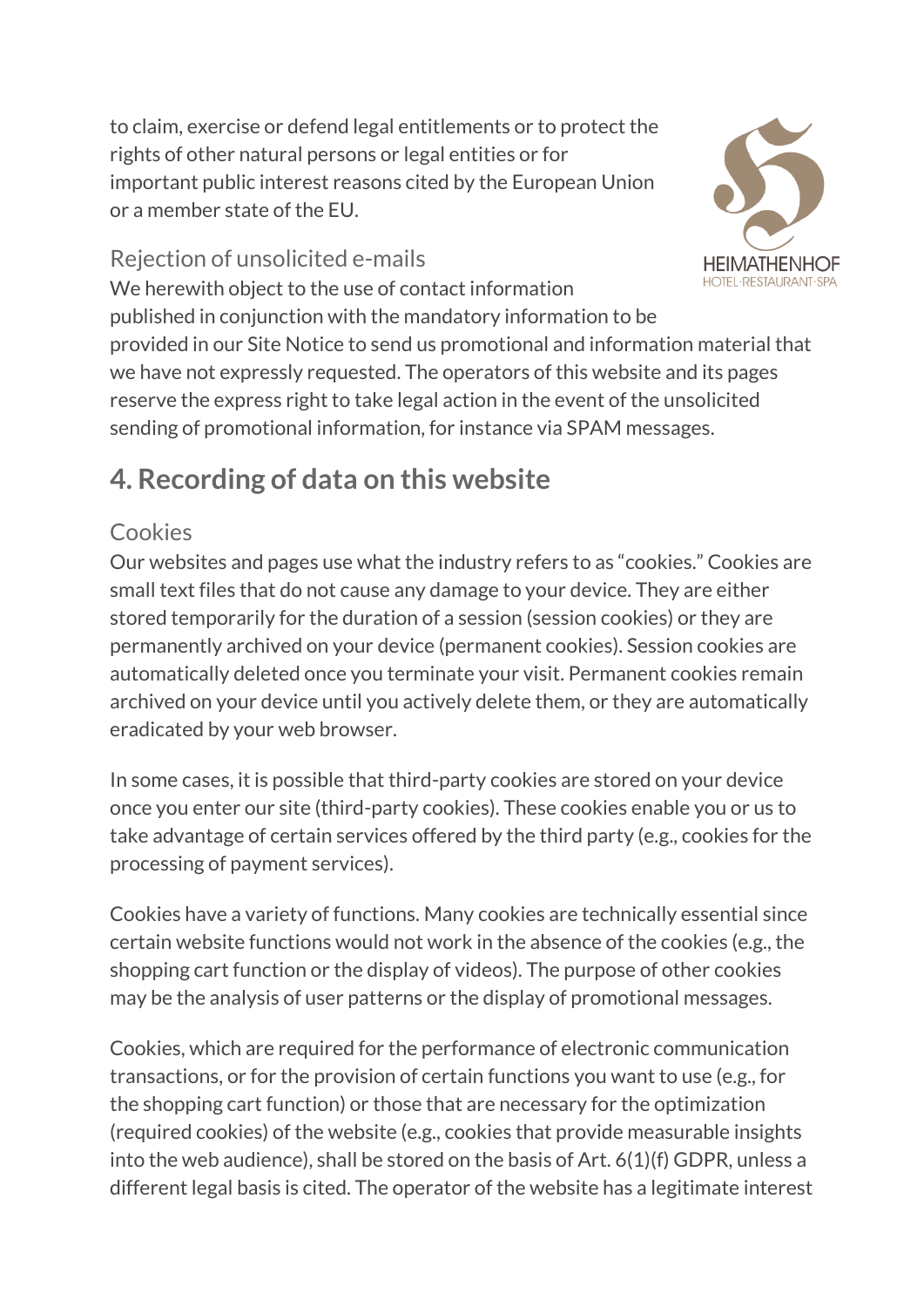in the storage of required cookies to ensure the technically error free and optimized provision of the operator's services. If your consent to the storage of the cookies and similar recognition technologies has been requested, processing occurs exclusively on the basis of the consent obtained (Art. 6(1)(a) GDPR and § 25 (1) TTDSG); this consent may be revoked at any time.



You have the option to set up your browser in such a manner that you will be notified any time cookies are placed and to permit the acceptance of cookies only in specific cases. You may also exclude the acceptance of cookies in certain cases or in general or activate the delete function for the automatic eradication of cookies when the browser closes. If cookies are deactivated, the functions of this website may be limited.

In the event that third-party cookies are used or if cookies are used for analytical purposes, we will separately notify you in conjunction with this Data Protection Policy and, if applicable, ask for your consent.

## Consent with Cookiebot

Our website uses consent technology from Cookiebot to obtain your consent to the storage of certain cookies on your end device or for the use of certain technologies and to document this in a data protection-compliant manner. The provider of this technology is Cybot A/S, Havnegade 39, 1058 Copenhagen, Denmark (hereinafter "Cookiebot").

When you enter our website, a connection is established with the Cookiebot servers to obtain your consent and provide you with other explanations regarding the use of cookies. Cookiebot will then store a cookie in your browser to identify the consent you have given or its revocation. The data collected in this way is stored until you request us to delete it, delete the Cookiebot cookie itself or the purpose for which the data is stored no longer applies. Mandatory legal storage obligations remain unaffected.

Cookiebot is used to obtain the legally required consent for the use of cookies. The legal basis for this is Art. 6(1)(c) GDPR.

#### *Data processing*

We have concluded a data processing agreement (DPA) with the abovementioned provider. This is a contract mandated by data privacy laws that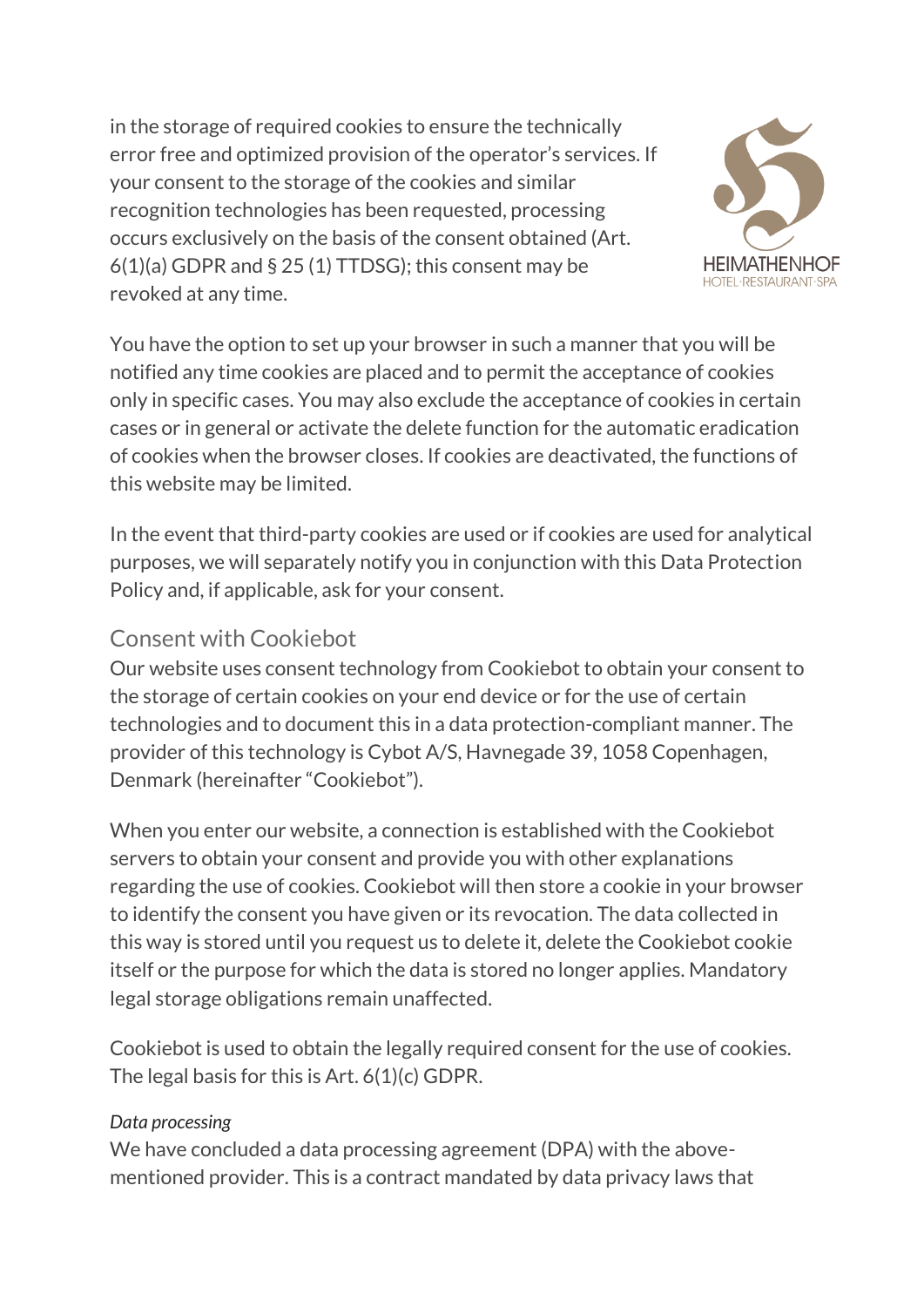guarantees that they process personal data of our website visitors only based on our instructions and in compliance with the GDPR.

### Server log files

The provider of this website and its pages automatically collects and stores information in so-called server log files, which your browser communicates to us automatically. The information comprises:

- The type and version of browser used
- The used operating system
- Referrer URL
- The hostname of the accessing computer
- The time of the server inquiry
- The IP address This data is not merged with other data sources.



This data is recorded on the basis of Art. 6(1)(f) GDPR. The operator of the website has a legitimate interest in the technically error free depiction and the optimization of the operator's website. In order to achieve this, server log files must be recorded.

#### Contact form

If you submit inquiries to us via our contact form, the information provided in the contact form as well as any contact information provided therein will be stored by us in order to handle your inquiry and in the event that we have further questions. We will not share this information without your consent.

The processing of these data is based on Art. 6(1)(b) GDPR, if your request is related to the execution of a contract or if it is necessary to carry out precontractual measures. In all other cases the processing is based on our legitimate interest in the effective processing of the requests addressed to us (Art. 6(1)(f) GDPR) or on your agreement (Art. 6(1)(a) GDPR) if this has been requested; the consent can be revoked at any time.

The information you have entered into the contact form shall remain with us until you ask us to eradicate the data, revoke your consent to the archiving of data or if the purpose for which the information is being archived no longer exists (e.g., after we have concluded our response to your inquiry). This shall be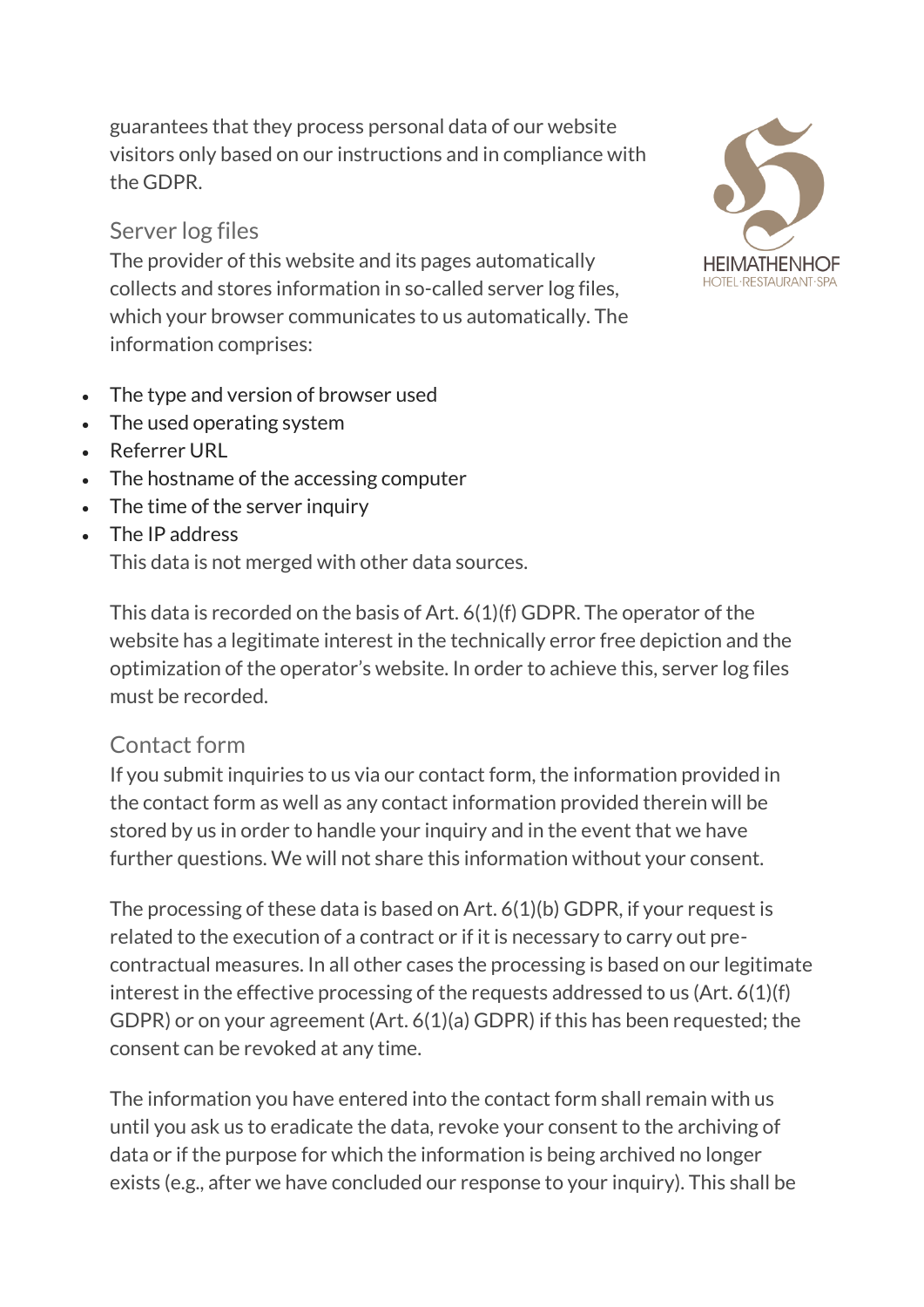without prejudice to any mandatory legal provisions, in particular retention periods.

Request by e-mail, telephone, or fax If you contact us by e-mail, telephone or fax, your request, including all resulting personal data (name, request) will be stored and processed by us for the purpose of processing your request. We do not pass these data on without your consent.



These data are processed on the basis of Art. 6(1)(b) GDPR if your inquiry is related to the fulfillment of a contract or is required for the performance of precontractual measures. In all other cases, the data are processed on the basis of our legitimate interest in the effective handling of inquiries submitted to us (Art. 6(1)(f) GDPR) or on the basis of your consent (Art. 6(1)(a) GDPR) if it has been obtained; the consent can be revoked at any time.

The data sent by you to us via contact requests remain with us until you request us to delete, revoke your consent to the storage or the purpose for the data storage lapses (e.g. after completion of your request). Mandatory statutory provisions - in particular statutory retention periods - remain unaffected.

## Registration on this website

You have the option to register on this website to be able to use additional website functions. We shall use the data you enter only for the purpose of using the respective offer or service you have registered for. The required information we request at the time of registration must be entered in full. Otherwise, we shall reject the registration.

To notify you of any important changes to the scope of our portfolio or in the event of technical modifications, we shall use the e-mail address provided during the registration process.

We shall process the data entered during the registration process on the basis of your consent (Art. 6(1)(a) GDPR).

The data recorded during the registration process shall be stored by us as long as you are registered on this website. Subsequently, such data shall be deleted. This shall be without prejudice to mandatory statutory retention obligations.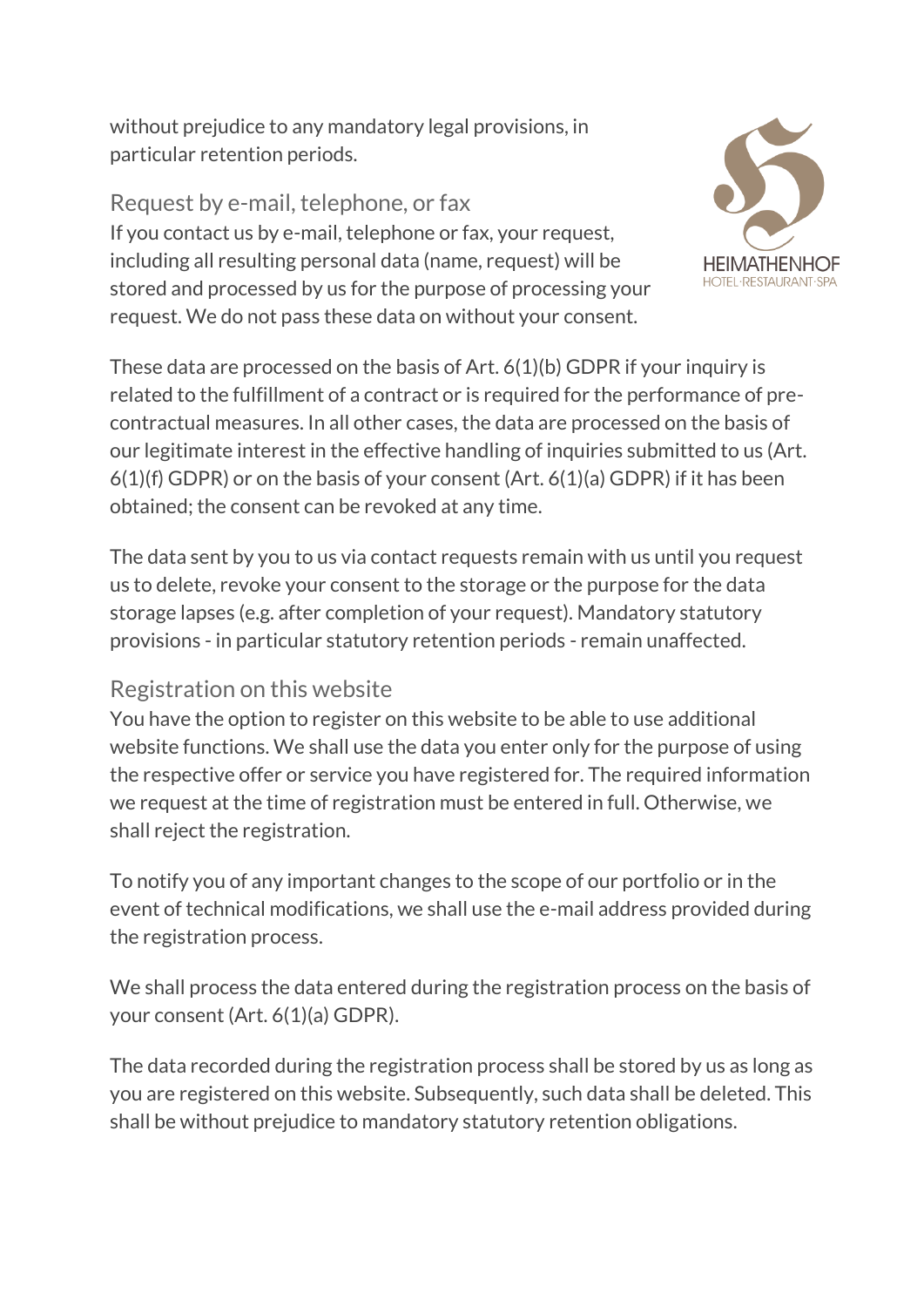# **5. Social media**

# eRecht24 Safe Sharing Tool

Users may share the content of this website and its pages in a data protection law compliant manner on social networks, such as Facebook, Twitter et al. For this purpose, this website uses the [eRecht24](https://www.e-recht24.de/erecht24-safe-sharing.html) Safe Sharing Tool. This tool does not establish a

direct connection between the network and the user until the user has actively clicked on one of the buttons. The click on this button constitutes content as defined in Art. 6(1)(a) GDPR and § 25 (1) TTDSG. This consent may be revoked by the user at any time, which shall affect all future actions.

This tool does not automatically transfer user data to the operators of these platforms. If the user is registered with one of the social networks, an information window will pop up as soon as the social media elements of Facebook, Twitter et al is used, which allows the user to confirm the text prior to sending it.

Our users have the option to share the content of this website and its page in a data protection law compliant manner on social networks, without entire browsing histories are being generated by the operators of these networks.

This service is used to obtain the consent to the use of certain technologies required by law. The legal basis for this is Art. 6(1)(c) GDPR.

# **6. Analysis tools and advertising**

# Google Tag Manager

We use the Google Tag Manager. The provider is Google Ireland Limited, Gordon House, Barrow Street, Dublin 4, Ireland

The Google Tag Manager is a tool that allows us to integrate tracking or statistical tools and other technologies on our website. The Google Tag Manager itself does not create any user profiles, does not store cookies, and does not carry out any independent analyses. It only manages and runs the tools integrated via it. However, the Google Tag Manager does collect your IP address, which may also be transferred to Google's parent company in the United States.

The Google Tag Manager is used on the basis of Art. 6(1)(f) GDPR. The website operator has a legitimate interest in the quick and uncomplicated integration

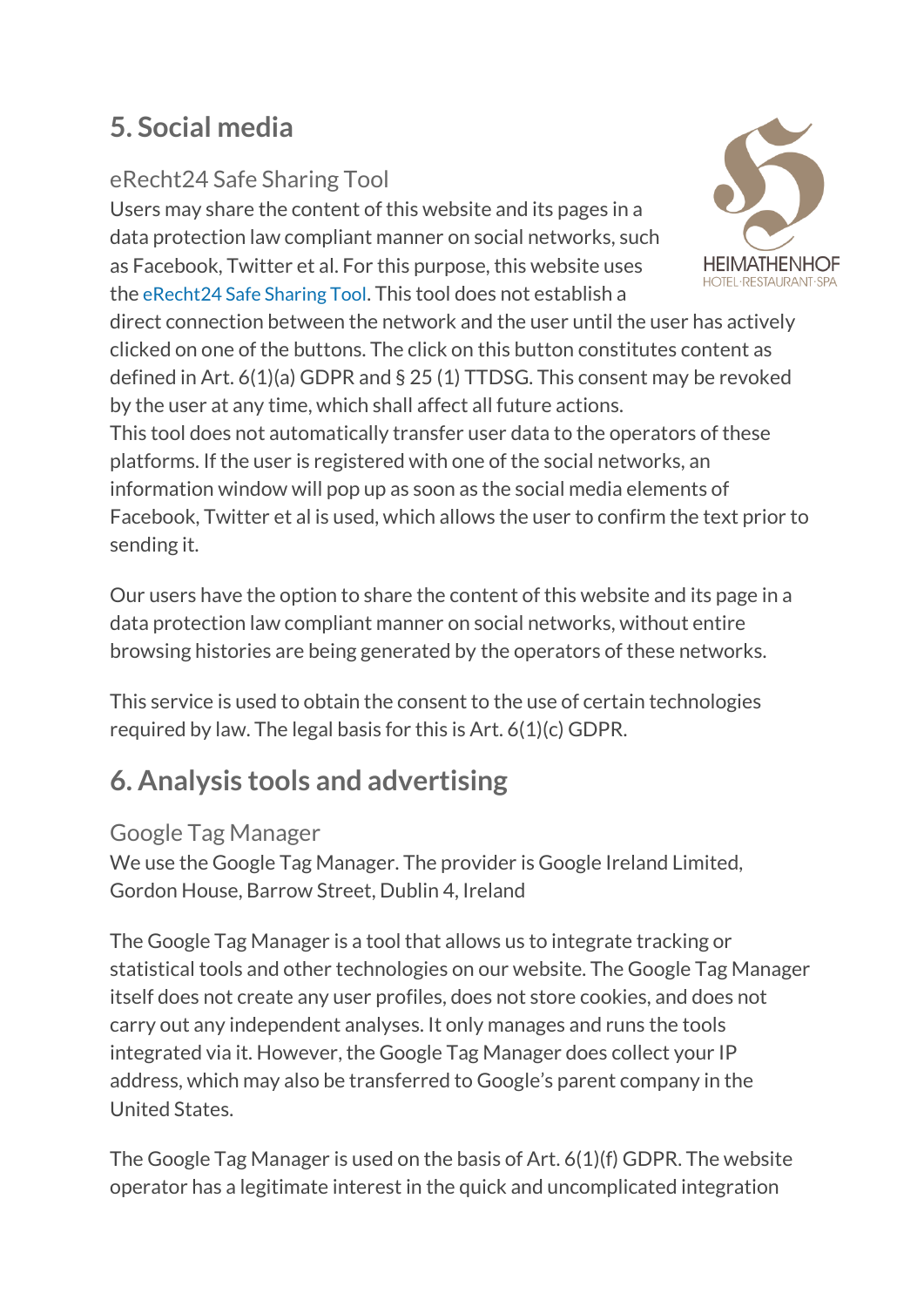and administration of various tools on his website. If appropriate consent has been obtained, the processing is carried out exclusively on the basis of Art. 6(1)(a) GDPR and § 25 (1) TTDSG, insofar the consent includes the storage of cookies or the access to information in the user's end device (e.g., device fingerprinting) within the meaning of the TTDSG. This consent can be revoked at any time.



## Google Analytics

This website uses functions of the web analysis service Google Analytics. The provider of this service is Google Ireland Limited ("Google"), Gordon House, Barrow Street, Dublin 4, Ireland.

Google Analytics enables the website operator to analyze the behavior patterns of website visitors. To that end, the website operator receives a variety of user data, such as pages accessed, time spent on the page, the utilized operating system and the user's origin. This data is summarized in a user-ID and assigned to the respective end device of the website visitor.

Furthermore, Google Analytics allows us to record your mouse and scroll movements and clicks, among other things. Google Analytics uses various modeling approaches to augment the collected data sets and uses machine learning technologies in data analysis.

Google Analytics uses technologies that make the recognition of the user for the purpose of analyzing the user behavior patterns (e.g., cookies or device fingerprinting). The website use information recorded by Google is, as a rule transferred to a Google server in the United States, where it is stored.

The use of these services occurs on the basis of your consent pursuant to Art. 6(1)(a) GDPR and § 25(1) TTDSG. You may revoke your consent at any time.

Data transmission to the US is based on the Standard Contractual Clauses (SCC) of the European Commission. Details can be found here: <https://privacy.google.com/businesses/controllerterms/mccs/>. *IP anonymization*

On this website, we have activated the IP anonymization function. As a result, your IP address will be abbreviated by Google within the member states of the European Union or in other states that have ratified the Convention on the European Economic Area prior to its transmission to the United States. The full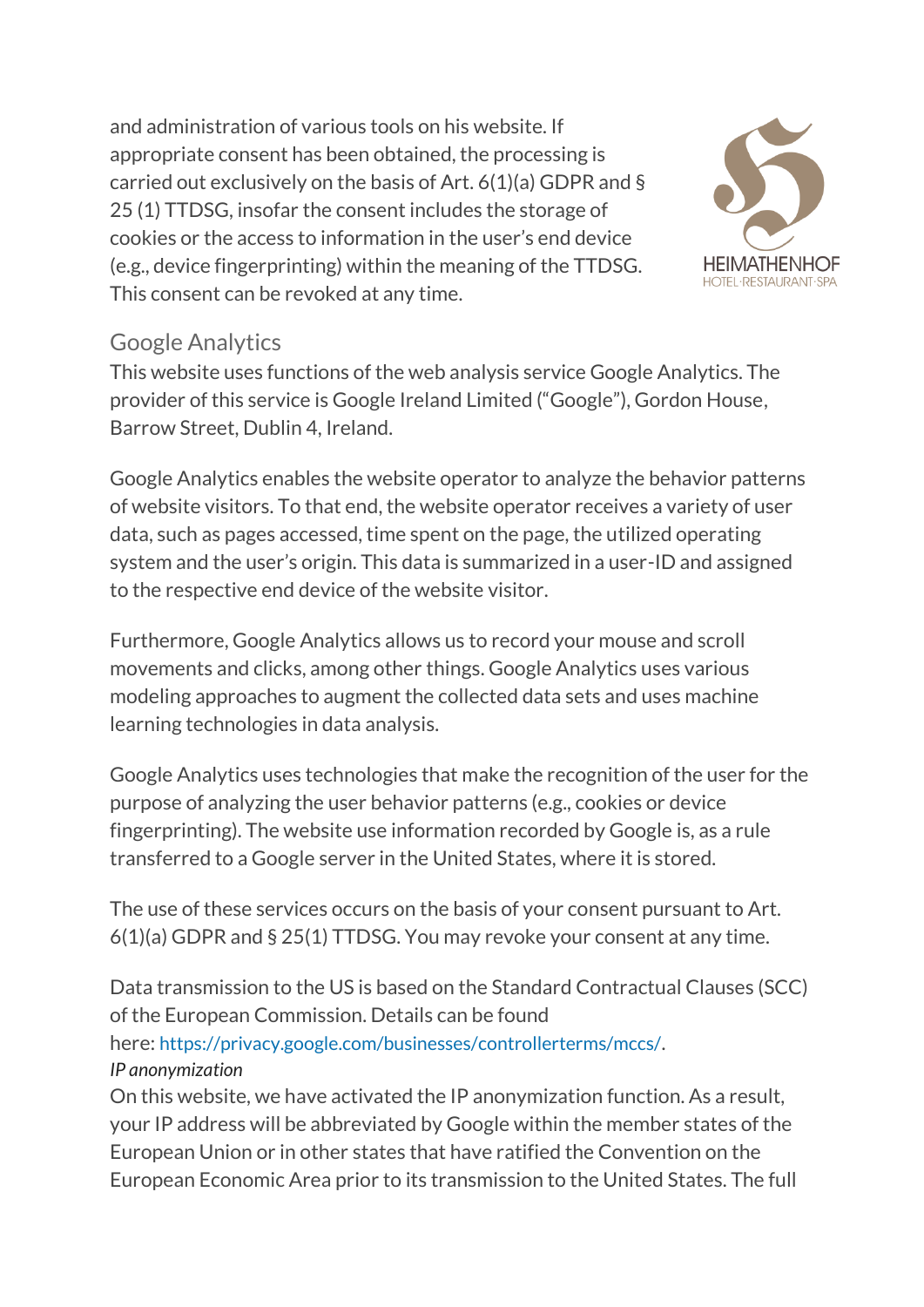IP address will be transmitted to one of Google's servers in the United States and abbreviated there only in exceptional cases. On behalf of the operator of this website, Google shall use this information to analyze your use of this website to generate reports on website activities and to render other services to the operator of this website that are related to the use of the website and the Internet. The IP address transmitted in



conjunction with Google Analytics from your browser shall not be merged with other data in Google's possession.

#### *Browser plug-in*

You can prevent the recording and processing of your data by Google by downloading and installing the browser plugin available under the following link: <https://tools.google.com/dlpage/gaoptout?hl=en>.

For more information about the handling of user data by Google Analytics, please consult Google's Data Privacy Declaration

#### at: <https://support.google.com/analytics/answer/6004245?hl=en>.

#### *Demographic parameters provided by Google Analytics*

This website uses the "demographic characteristics" function of Google Analytics, to be able to display to the website visitor compatible ads within the Google advertising network. This allows reports to be created that contain information about the age, gender, and interests of the website visitors. The sources of this information are interest-related advertising by Google as well as visitor data obtained from third-party providers. This data cannot be allocated to a specific individual. You have the option to deactivate this function at any time by making pertinent settings changes for advertising in your Google account or you can generally prohibit the recording of your data by Google Analytics as explained in section "Objection to the recording of data".

#### *Contract data processing*

We have executed a contract data processing agreement with Google and are implementing the stringent provisions of the German data protection agencies to the fullest when using Google Analytics.

## Google Ads

The website operator uses Google Ads. Google Ads is an online promotional program of Google Ireland Limited ("Google"), Gordon House, Barrow Street, Dublin 4, Ireland.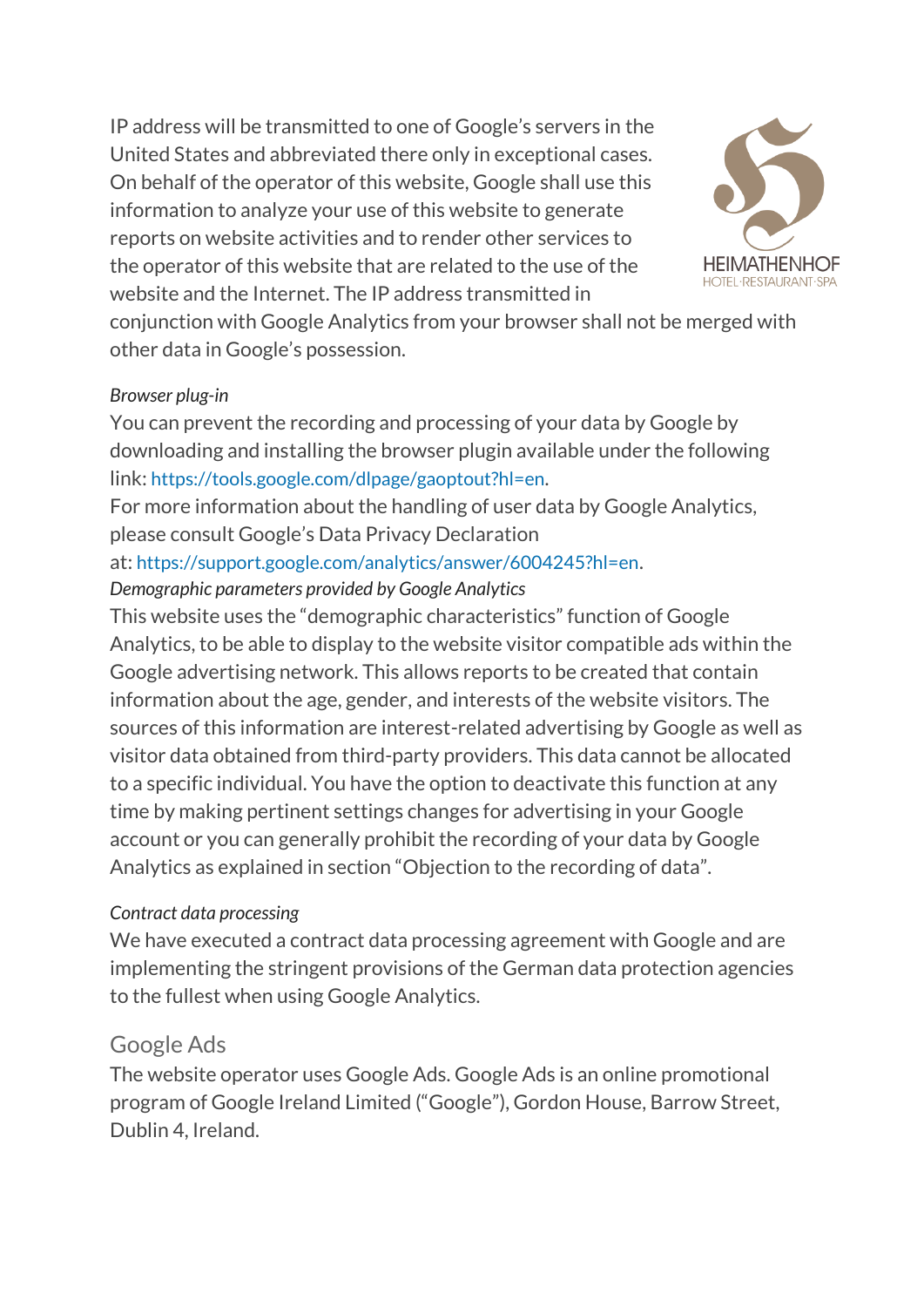Google Ads enables us to display ads in the Google search engine or on third-party websites, if the user enters certain search terms into Google (keyword targeting). It is also possible to place targeted ads based on the user data Google has in its possession (e.g., location data and interests; target group targeting). As the website operator, we can analyze these data quantitatively, for instance by analyzing which



search terms resulted in the display of our ads and how many ads led to respective clicks.

The use of these services occurs on the basis of your consent pursuant to Art. 6(1)(a) GDPR and § 25(1) TTDSG. You may revoke your consent at any time.

Data transmission to the US is based on the Standard Contractual Clauses (SCC) of the European Commission. Details can be found

here: <https://policies.google.com/privacy/frameworks> and [https://privacy.google.com](https://privacy.google.com/businesses/controllerterms/mccs/) [/businesses/controllerterms/mccs/](https://privacy.google.com/businesses/controllerterms/mccs/).

Google Remarketing

This website uses the functions of Google Analytics Remarketing. The provider of these solutions is Google Ireland Limited ("Google"), Gordon House, Barrow Street, Dublin 4, Ireland.

Google Remarketing analyzes your user patterns on our website (e.g., clicks on specific products), to allocate a certain advertising target groups to you and to subsequently display matching online offers to you when you visit other online offers (remarketing or retargeting).

Moreover, it is possible to link the advertising target groups generated with Google Remarketing to device encompassing functions of Google. This makes it possible to display interest-based customized advertising messages, depending on your prior usage and browsing patterns on a device (e.g., cell phone) in a manner tailored to you as well as on any of your devices (e.g., tablet or PC).

If you have a Google account, you have the option to object to personalized advertising under the following link: <https://www.google.com/settings/ads/onweb/>. The use of these services occurs on the basis of your consent pursuant to Art. 6(1)(a) GDPR and § 25(1) TTDSG. You may revoke your consent at any time.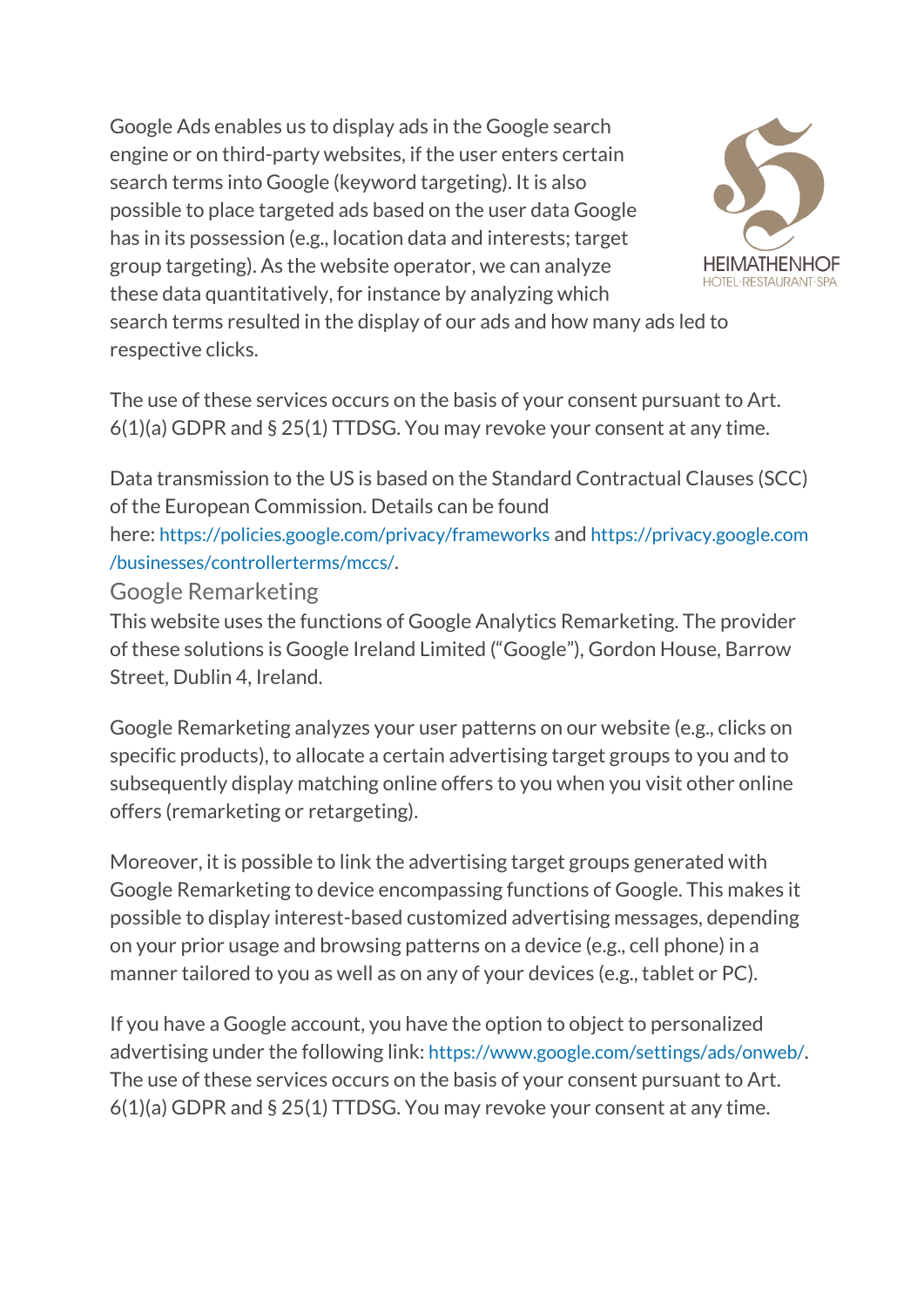For further information and the pertinent data protection regulations, please consult the Data Privacy Policies of Google at: <https://policies.google.com/technologies/ads?hl=en>. *Formation of Target Groups with Customer Reconciliation* For the formation of target groups, we use, among other things, the Google Remarketing customer reconciliation feature. To achieve this, we transfer certain customer data (e.g., email addresses) from our customer lists to Google. If the respective customers are Google users and are logged into their Google accounts, matching advertising messages within the Google network (e.g., YouTube, Gmail or in a search engine) are displayed for them to view.



### Google Conversion-Tracking

This website uses Google Conversion Tracking. The provider of this service is Google Ireland Limited ("Google"), Gordon House, Barrow Street, Dublin 4, Ireland.

With the assistance of Google Conversion Tracking, we are in a position to recognize whether the user has completed certain actions. For instance, we can analyze the how frequently which buttons on our website have been clicked and which products are reviewed or purchased with particular frequency. The purpose of this information is to compile conversion statistics. We learn how many users have clicked on our ads and which actions they have completed. We do not receive any information that would allow us to personally identify the users. Google as such uses cookies or comparable recognition technologies for identification purposes.

The use of these services occurs on the basis of your consent pursuant to Art. 6(1)(a) GDPR and § 25(1) TTDSG. You may revoke your consent at any time.

For more information about Google Conversion Tracking, please review Google's data protection policy at: <https://policies.google.com/privacy?hl=en> Facebook Pixel

To measure conversion rates, this website uses the visitor activity pixel of Facebook. The provider of this service is Meta Platforms Ireland Limited, 4 Grand Canal Square, Dublin 2, Ireland. According to Facebook's statement the collected data will be transferred to the USA and other third-party countries too.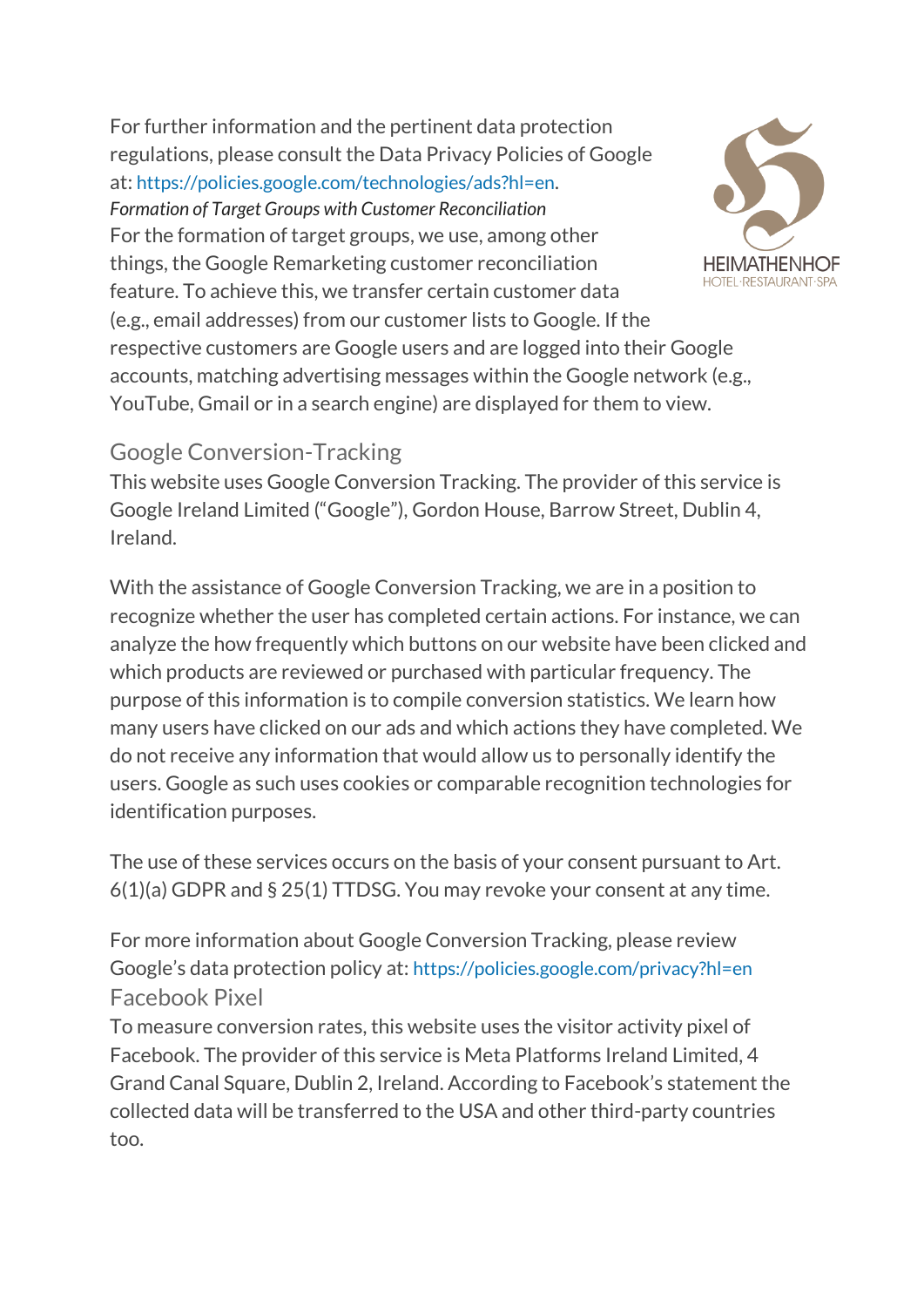This tool allows the tracking of page visitors after they have been linked to the website of the provider after clicking on a Facebook ad. This makes it possible to analyze the effectiveness of Facebook ads for statistical and market research purposes and to optimize future advertising campaigns.



For us as the operators of this website, the collected data is anonymous. We are not in a position to arrive at any conclusions as to the identity of users. However, Facebook archives the information and processes it, so that it is possible to make a connection to the respective user profile and Facebook is in a position to use the data for its own promotional purposes in compliance with the [Facebook](https://www.facebook.com/about/privacy/) Data Usage Policy. This enables Facebook to display ads on Facebook pages as well as in locations outside of Facebook. We as the operator of this website have no control over the use of such data. The use of these services occurs on the basis of your consent pursuant to Art. 6(1)(a) GDPR and § 25(1) TTDSG. You may revoke your consent at any time.

Data transmission to the US is based on the Standard Contractual Clauses (SCC) of the European Commission. Details can be found

here: [https://www.facebook.com/legal/EU\\_data\\_transfer\\_addendum](https://www.facebook.com/legal/EU_data_transfer_addendum) und [https://de](https://de-de.facebook.com/help/566994660333381)[de.facebook.com/help/566994660333381](https://de-de.facebook.com/help/566994660333381).

Insofar as personal data is collected on our website with the help of the tool described here and forwarded to Facebook, we and Meta Platforms Ireland Limited, 4 Grand Canal Square, Grand Canal Harbour, Dublin 2, Ireland are jointly responsible for this data processing (Art. 26 DSGVO). The joint responsibility is limited exclusively to the collection of the data and its forwarding to Facebook. The processing by Facebook that takes place after the onward transfer is not part of the joint responsibility. The obligations incumbent on us jointly have been set out in a joint processing agreement. The wording of the agreement can be found

under: [https://www.facebook.com/legal/controller\\_addendum](https://www.facebook.com/legal/controller_addendum). According to this agreement, we are responsible for providing the privacy information when using the Facebook tool and for the privacy-secure implementation of the tool on our website. Facebook is responsible for the data security of Facebook products. You can assert data subject rights (e.g., requests for information) regarding data processed by Facebook directly with Facebook. If you assert the data subject rights with us, we are obliged to forward them to Facebook.

In Facebook's Data Privacy Policies, you will find additional information about the protection of your privacy at: <https://www.facebook.com/about/privacy/>.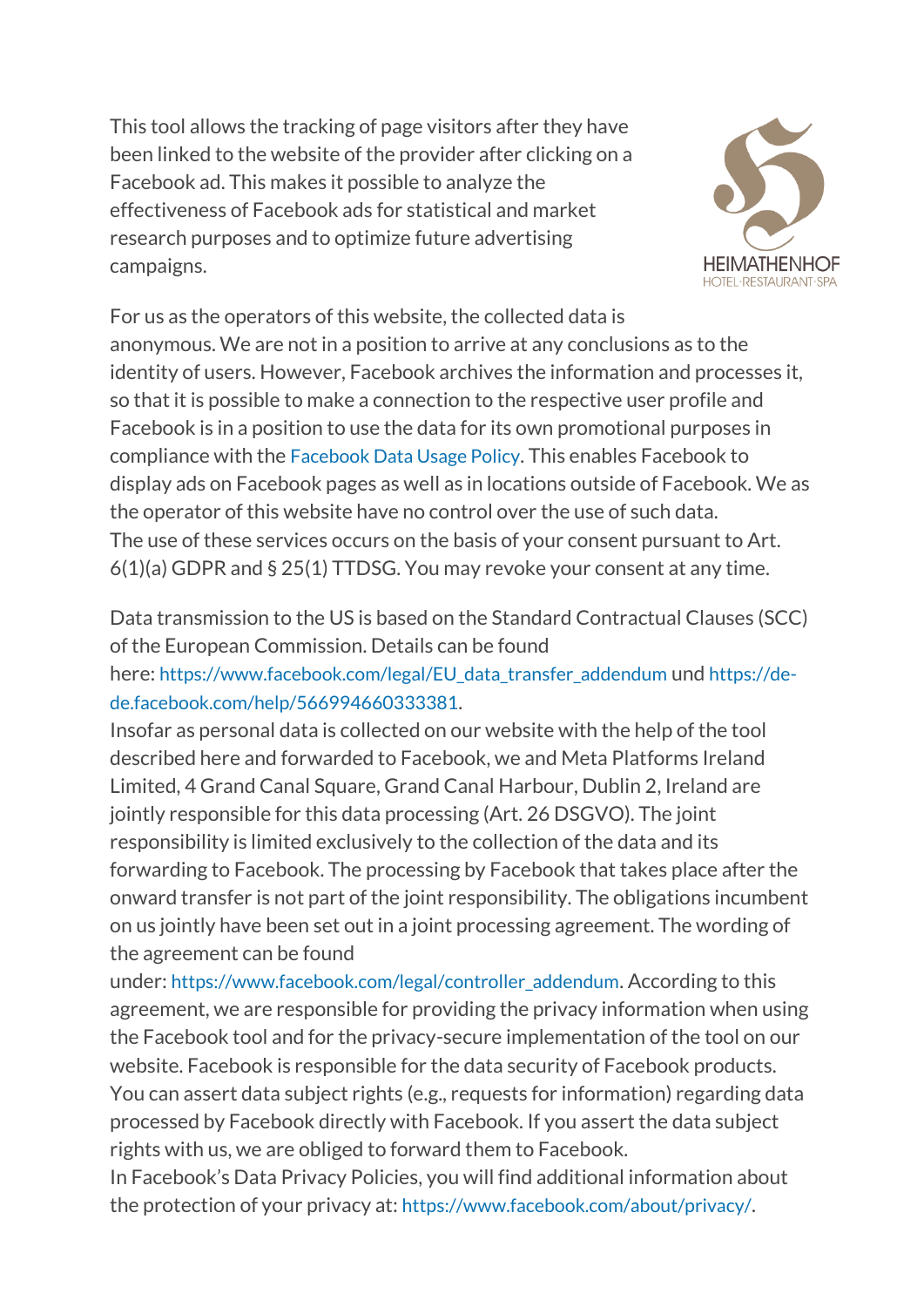You also have the option to deactivate the remarketing function "Custom Audiences" in the ad settings section



under [https://www.facebook.com/ads/preferences/?entry\\_product=ad\\_settings\\_scree](https://www.facebook.com/ads/preferences/?entry_product=ad_settings_screen) [n](https://www.facebook.com/ads/preferences/?entry_product=ad_settings_screen). To do this, you first have to log into Facebook.

If you do not have a Facebook account, you can deactivate any user-based advertising by Facebook on the website of the European Interactive Digital Advertising Alliance: <http://www.youronlinechoices.com/de/praferenzmanagement/>. Facebook Custom Audiences

We use Facebook Custom Audiences. The provider of this service is Meta Platforms Ireland Limited, 4 Grand Canal Square, Dublin 2, Ireland.

Whenever you visit or use our website and apps, utilize our portfolio (e.g., participation in sweepstakes), transfer data to us or interact with the Facebook content of our company, we record related personal data. In the event that you have given us your consent to the use of Facebook Custom Audiences, we will share these data with Facebook to put Facebook in a position to send you compatible ads. These data may also be used to defined target audiences (Lookalike Audiences).

Facebook processes these data as our contract processor. For details, please consult the user agreement of

Facebook: <https://www.facebook.com/legal/terms/customaudience>.

The use of these services occurs on the basis of your consent pursuant to Art. 6(1)(a) GDPR and § 25(1) TTDSG. You may revoke your consent at any time.

The transfer of date to the USA is based on the standard contract clauses of the EU Commission. For details please

see: <https://www.facebook.com/legal/terms/customaudience> and [https://www.facebo](https://www.facebook.com/legal/terms/dataprocessing) [ok.com/legal/terms/dataprocessing](https://www.facebook.com/legal/terms/dataprocessing).

# **7. Newsletter**

## Newsletter data

If you would like to receive the newsletter offered on the website, we require an e-mail address from you as well as information that allows us to verify that you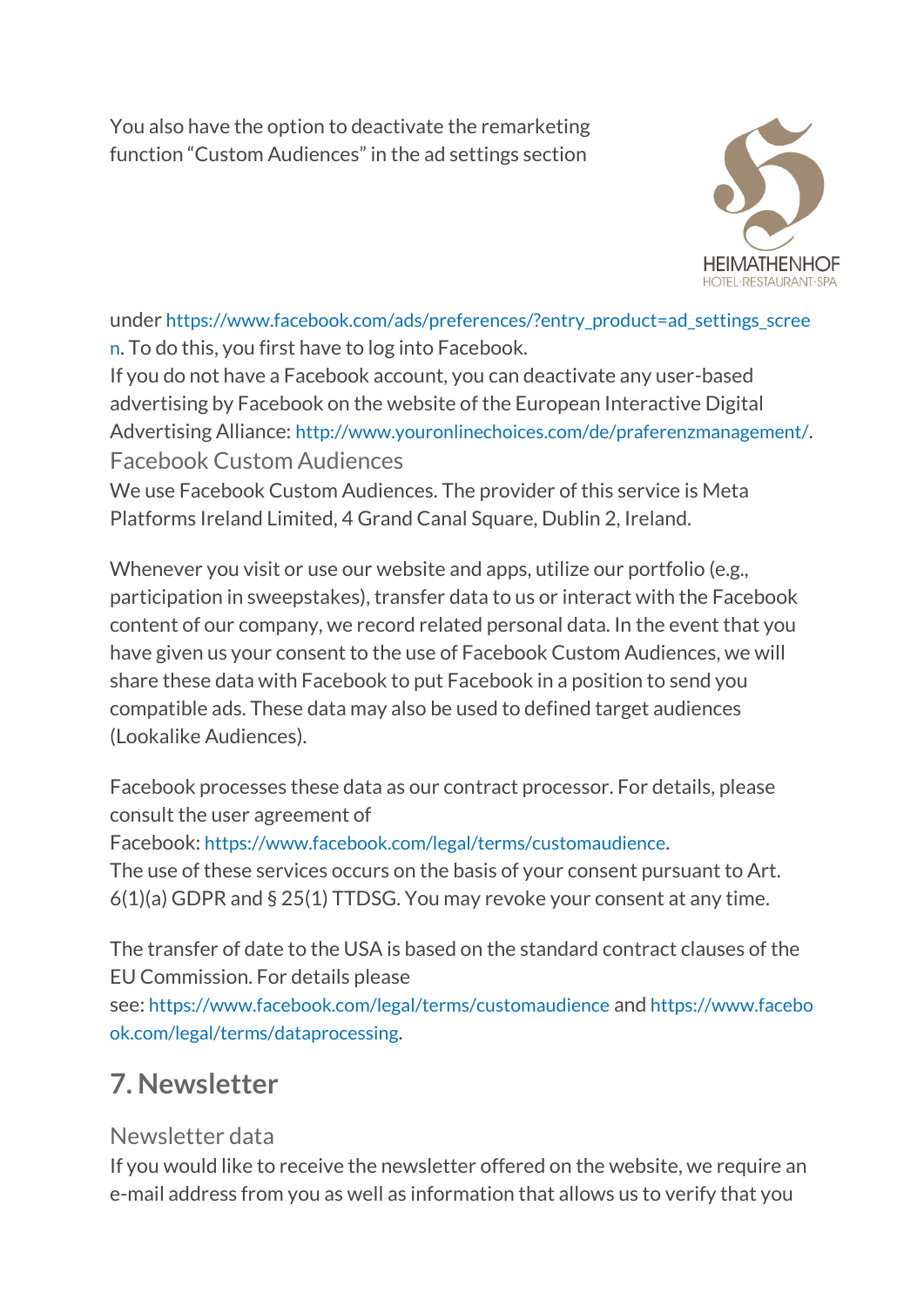are the owner of the e-mail address provided and that you agree to receive the newsletter. Further data is not collected or only on a voluntary basis. For the handling of the newsletter, we use newsletter service providers, which are described below.



## Sendinblue

This website uses Sendinblue for the sending of newsletters. The provider is the Sendinblue GmbH, Köpenicker Straße 126, 10179 Berlin, Germany.

Sendinblue services can, among other things, be used to organize and analyze the sending of newsletters. The data you enter for the purpose of subscribing to the newsletter are archived on Sendinblue's servers in Germany.

### *Data analysis by Sendinblue*

Sendinblue enables us to analyze our newsletter campaigns. For instance, it allows us to see whether a newsletter message has been opened and, if so, which links may have been clicked. This enables us to determine, which links drew an extraordinary number of clicks.

Moreover, we are also able to see whether once the e-mail was opened or a link was clicked, any previously defined actions were taken (conversion rate). This allows us to determine whether you have made a purchase after clicking on the newsletter.

Sendinblue also enables us to divide the subscribers to our newsletter into various categories (i.e., to "cluster" recipients). For instance, newsletter recipients can be categorized based on age, gender, or place of residence. This enables us to tailor our newsletter more effectively to the needs of the respective target groups.

If you do not want to permit an analysis by Sendinblue, you must unsubscribe from the newsletter. We provide a link for you to do this in every newsletter message. Moreover, you can also unsubscribe from the newsletter right on the website.

For detailed information on the functions of Sendinblue please follow this link: <https://www.sendinblue.com/newsletter-software/>.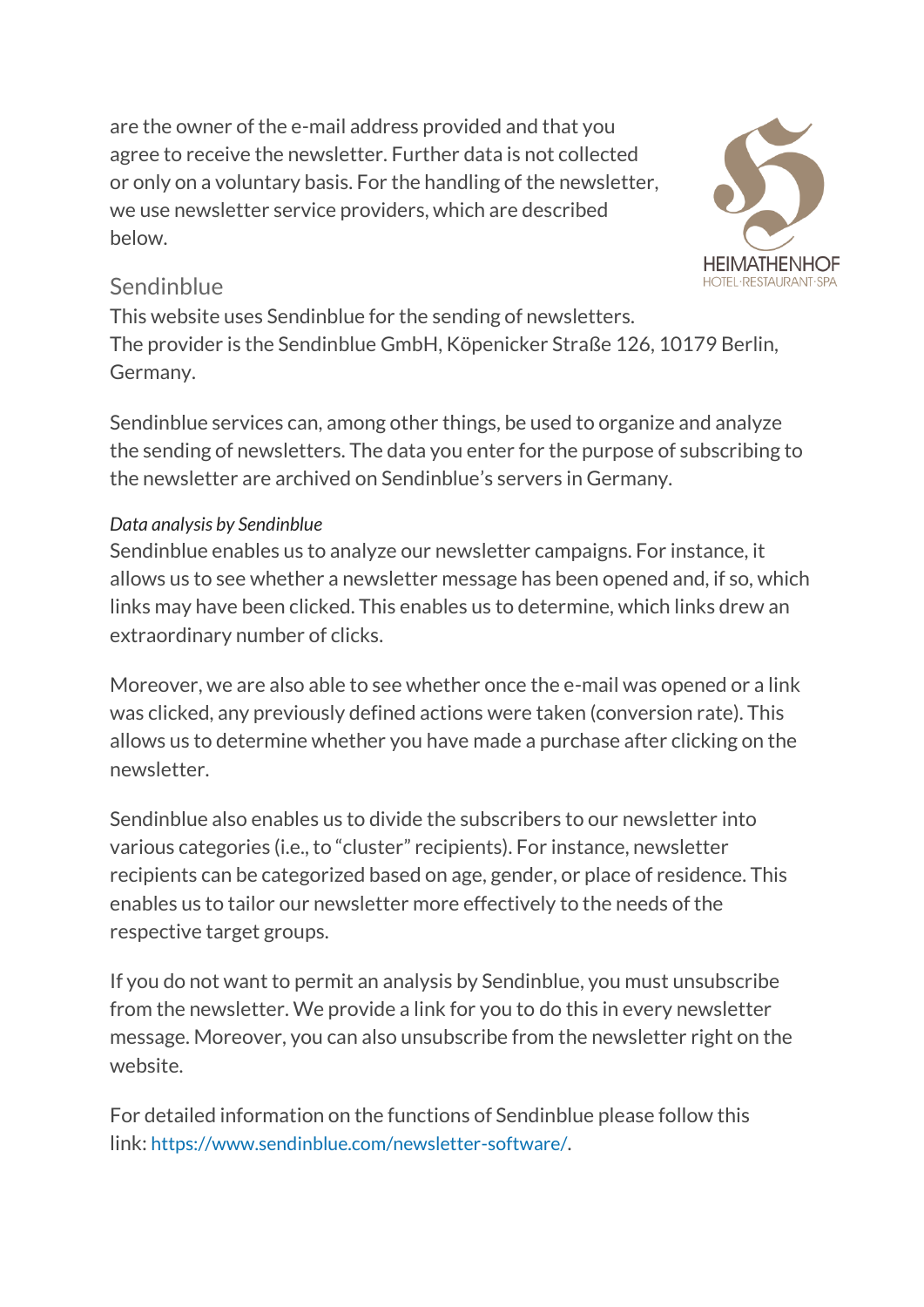#### *Legal basis*

The data is processed based on your consent (Art. 6(1)(a) GDPR). You may revoke any consent you have given at any time by unsubscribing from the newsletter. This shall be without prejudice to the lawfulness of any data processing transactions that have taken place prior to your revocation.



#### *Storage period*

The data deposited with us for the purpose of subscribing to the newsletter will be stored by us until you unsubscribe from the newsletter or the newsletter service provider and deleted from the newsletter distribution list after you unsubscribe from the newsletter. Data stored for other purposes with us remain unaffected.

After you unsubscribe from the newsletter distribution list, your e-mail address may be stored by us or the newsletter service provider in a blacklist, if such action is necessary to prevent future mailings. The data from the blacklist is used only for this purpose and not merged with other data. This serves both your interest and our interest in complying with the legal requirements when sending newsletters (legitimate interest within the meaning of Art. 6(1)(f) GDPR). The storage in the blacklist is indefinite. **You may object to the storage if your interests outweigh our legitimate interest.**

For more details, please consult the Data Protection Regulations of Sendinblue at: <https://de.sendinblue.com/datenschutz-uebersicht/>.

### *Data processing*

We have concluded a data processing agreement (DPA) with the abovementioned provider. This is a contract mandated by data privacy laws that guarantees that they process personal data of our website visitors only based on our instructions and in compliance with the GDPR.

# **8. Plug-ins and Tools**

YouTube with expanded data protection integration Our website embeds videos of the website YouTube. The website operator is Google Ireland Limited ("Google"), Gordon House, Barrow Street, Dublin 4, Ireland.

We use YouTube in the expanded data protection mode. According to YouTube, this mode ensures that YouTube does not store any information about visitors to this website before they watch the video. Nevertheless, this does not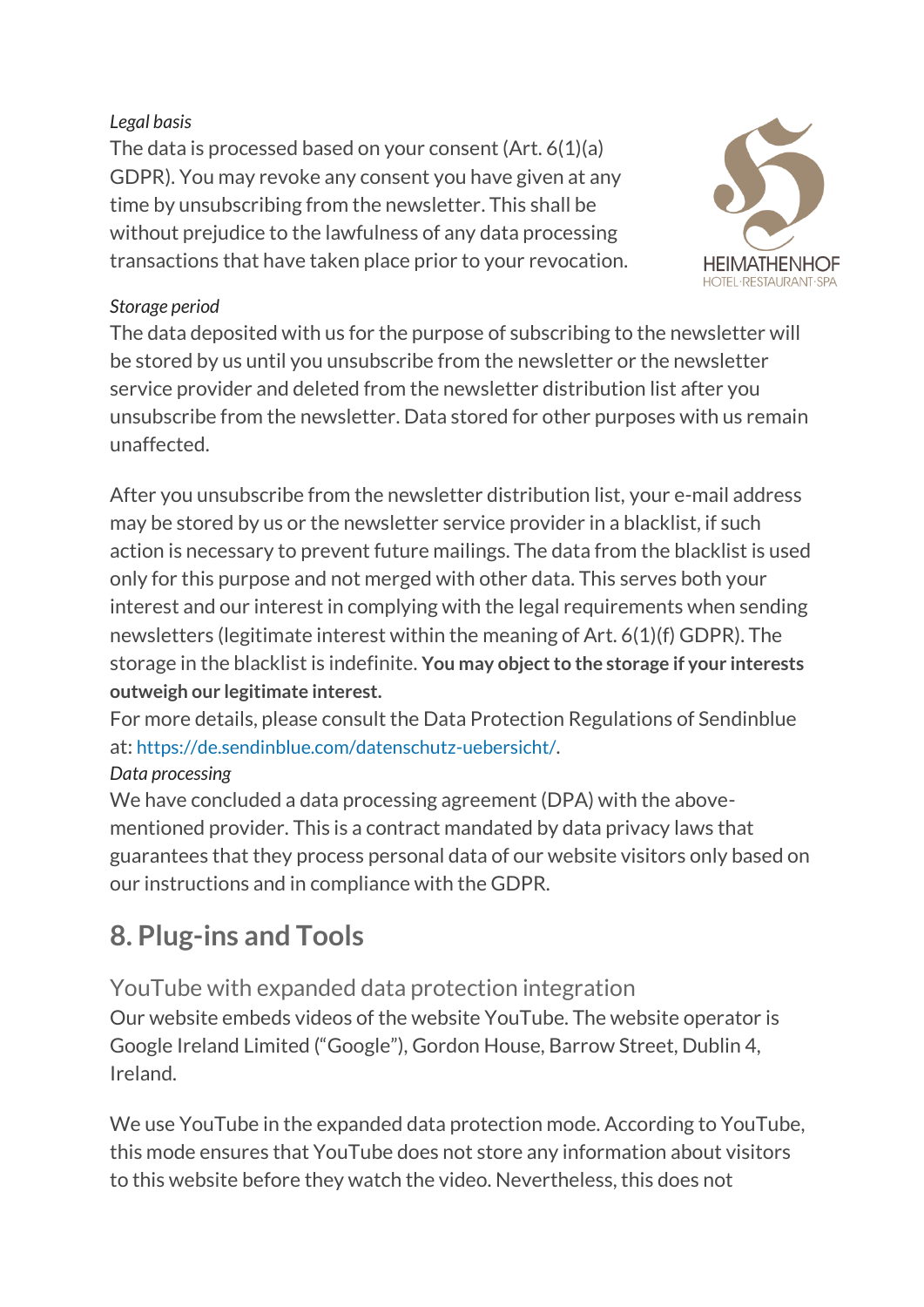necessarily mean that the sharing of data with YouTube partners can be ruled out as a result of the expanded data protection mode. For instance, regardless of whether you are watching a video, YouTube will always establish a connection with the Google DoubleClick network.



As soon as you start to play a YouTube video on this website, a connection to YouTube's servers will be established. As a

result, the YouTube server will be notified, which of our pages you have visited. If you are logged into your YouTube account while you visit our site, you enable YouTube to directly allocate your browsing patterns to your personal profile. You have the option to prevent this by logging out of your YouTube account.

Furthermore, after you have started to play a video, YouTube will be able to place various cookies on your device or comparable technologies for recognition (e.g. device fingerprinting). In this way YouTube will be able to obtain information about this website's visitors. Among other things, this information will be used to generate video statistics with the aim of improving the user friendliness of the site and to prevent attempts to commit fraud.

Under certain circumstances, additional data processing transactions may be triggered after you have started to play a YouTube video, which are beyond our control.

The use of YouTube is based on our interest in presenting our online content in an appealing manner. Pursuant to Art. 6(1)(f) GDPR, this is a legitimate interest. If appropriate consent has been obtained, the processing is carried out exclusively on the basis of Art. 6(1)(a) GDPR and § 25 (1) TTDSG, insofar the consent includes the storage of cookies or the access to information in the user's end device (e.g., device fingerprinting) within the meaning of the TTDSG. This consent can be revoked at any time.

For more information on how YouTube handles user data, please consult the YouTube Data Privacy Policy under: <https://policies.google.com/privacy?hl=en>. Google Maps

This website uses the mapping service Google Maps. The provider is Google Ireland Limited ("Google"), Gordon House, Barrow Street, Dublin 4, Ireland.

To enable the use of the Google Maps features, your IP address must be stored. As a rule, this information is transferred to one of Google's servers in the United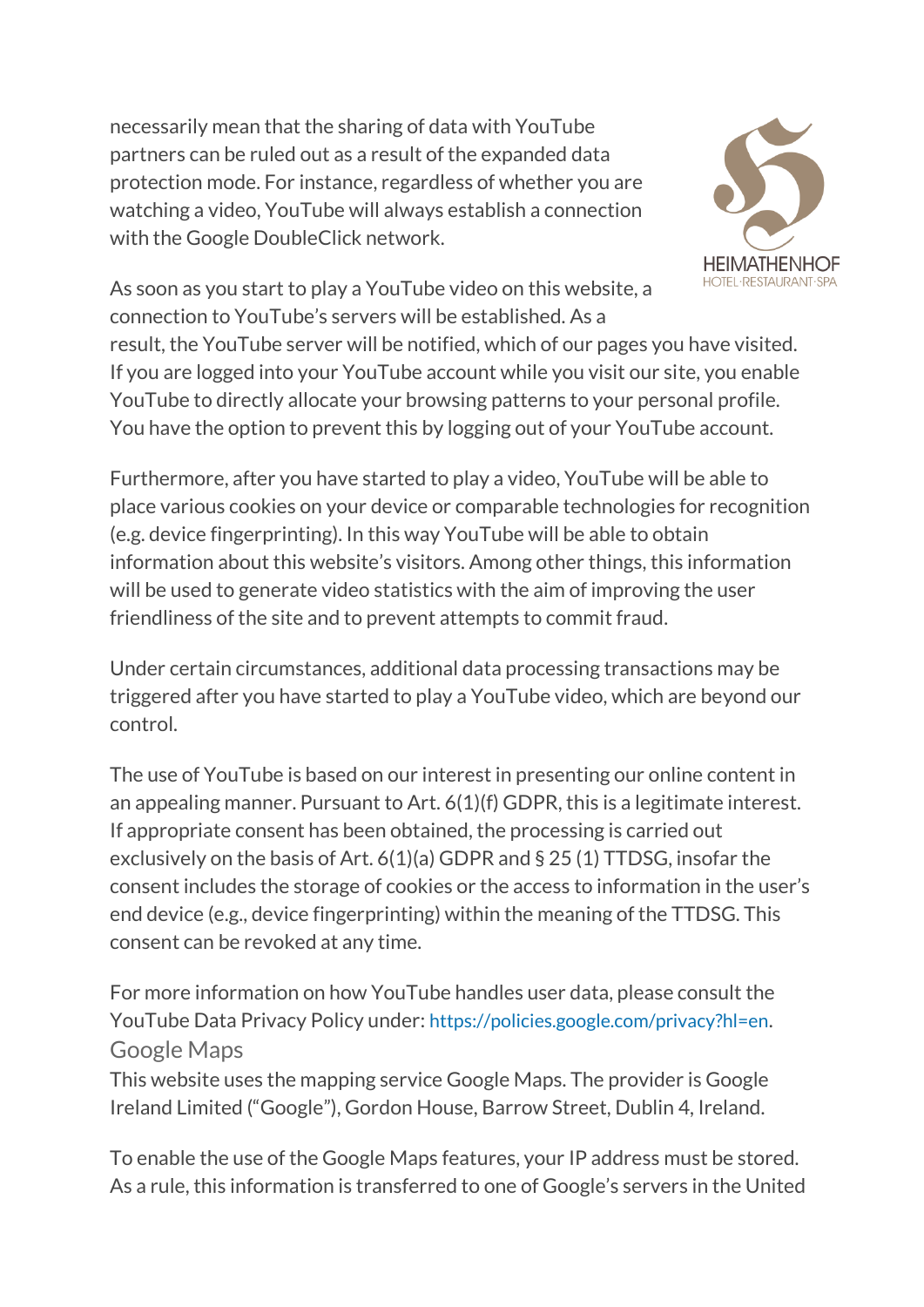States, where it is archived. The operator of this website has no control over the data transfer. In case Google Maps has been activated, Google has the option to use Google web fonts for the purpose of the uniform depiction of fonts. When you access Google Maps, your browser will load the required web fonts into your browser cache, to correctly display text and fonts.



We use Google Maps to present our online content in an appealing manner and to make the locations disclosed on our website easy to find. This constitutes a legitimate interest as defined in Art. 6(1)(f) GDPR. If appropriate consent has been obtained, the processing is carried out exclusively on the basis of Art. 6(1)(a) GDPR and § 25 (1) TTDSG, insofar the consent includes the storage of cookies or the access to information in the user's end device (e.g., device fingerprinting) within the meaning of the TTDSG. This consent can be revoked at any time.

Data transmission to the US is based on the Standard Contractual Clauses (SCC) of the European Commission. Details can be found here: <https://privacy.google.com/businesses/gdprcontrollerterms/> and [https://privacy](https://privacy.google.com/businesses/gdprcontrollerterms/sccs/) [.google.com/businesses/gdprcontrollerterms/sccs/](https://privacy.google.com/businesses/gdprcontrollerterms/sccs/). For more information on the handling of user data, please review Google's Data Privacy Declaration under: <https://policies.google.com/privacy?hl=en>. Google reCAPTCHA

We use "Google reCAPTCHA" (hereinafter referred to as "reCAPTCHA") on this website. The provider is Google Ireland Limited ("Google"), Gordon House, Barrow Street, Dublin 4, Ireland.

The purpose of reCAPTCHA is to determine whether data entered on this website (e.g., information entered into a contact form) is being provided by a human user or by an automated program. To determine this, reCAPTCHA analyzes the behavior of the website visitors based on a variety of parameters. This analysis is triggered automatically as soon as the website visitor enters the site. For this analysis, reCAPTCHA evaluates a variety of data (e.g., IP address, time the website visitor spent on the site or cursor movements initiated by the user). The data tracked during such analyses are forwarded to Google.

reCAPTCHA analyses run entirely in the background. Website visitors are not alerted that an analysis is underway.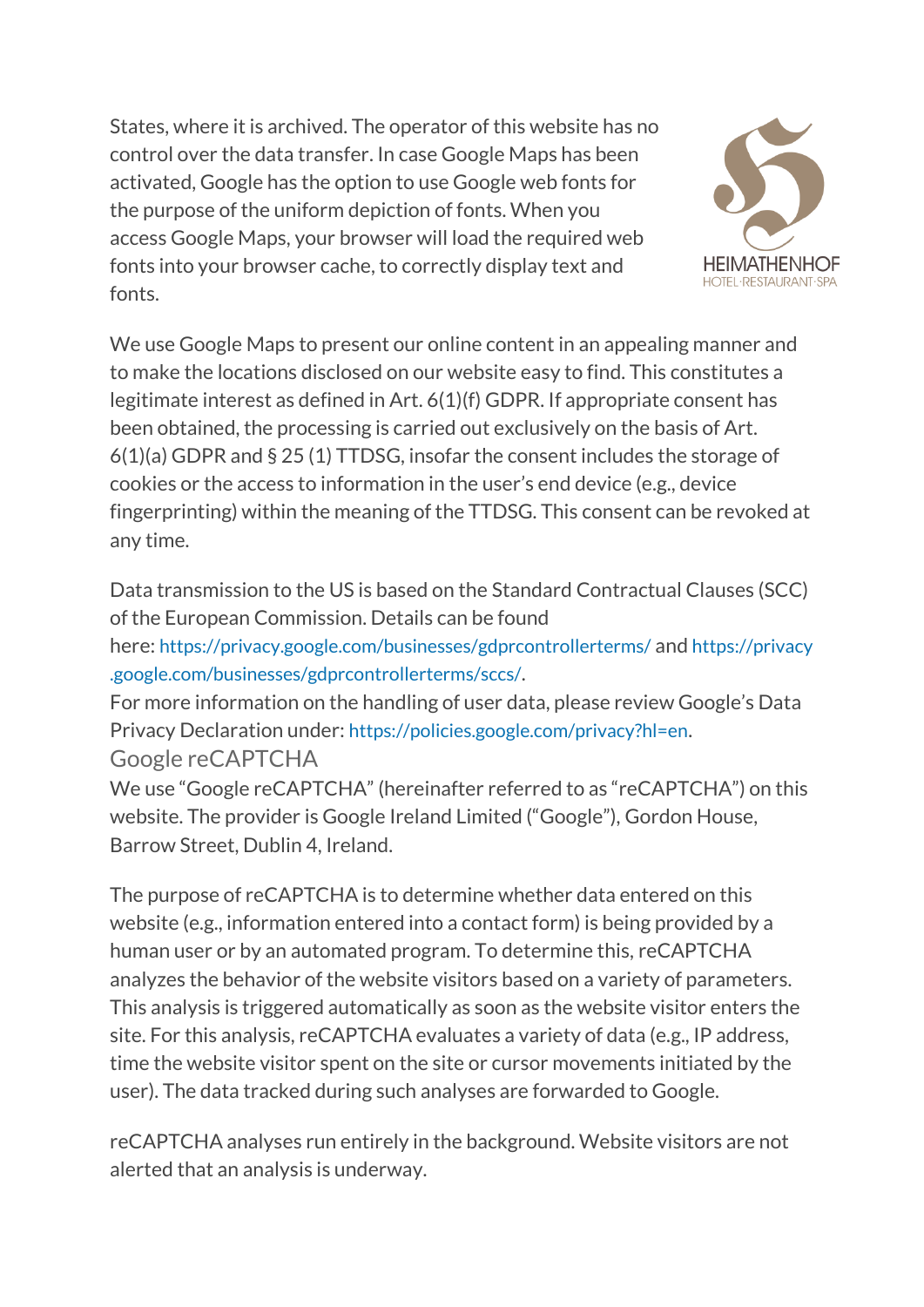Data are stored and analyzed on the basis of Art. 6(1)(f) GDPR. The website operator has a legitimate interest in the protection of the operator's websites against abusive automated spying and against SPAM. If appropriate consent has been obtained, the processing is carried out exclusively on the basis of Art. 6(1)(a) GDPR and § 25 (1) TTDSG, insofar the consent includes the storage of cookies or the access to



information in the user's end device (e.g., device fingerprinting) within the meaning of the TTDSG. This consent can be revoked at any time.

For more information about Google reCAPTCHA please refer to the Google Data Privacy Declaration and Terms Of Use under the following links: <https://policies.google.com/privacy?hl=en> and [https://policies.google.com/terms](https://policies.google.com/terms?hl=en) [?hl=en](https://policies.google.com/terms?hl=en).

# **9. eCommerce and payment service providers**

## Payment services

We integrate payment services of third-party companies on our website. When you make a purchase from us, your payment data (e.g. name, payment amount, bank account details, credit card number) are processed by the payment service provider for the purpose of payment processing. For these transactions, the respective contractual and data protection provisions of the respective providers apply. The use of the payment service providers is based on Art. 6(1)(b) GDPR (contract processing) and in the interest of a smooth, convenient, and secure payment transaction (Art. 6(1)(f) GDPR). Insofar as your consent is requested for certain actions, Art. 6(1)(a) GDPR is the legal basis for data processing; consent may be revoked at any time for the future.

We use the following payment services / payment service providers within the scope of this website:

#### *PayPal*

The provider of this payment service is PayPal (Europe) S.à.r.l. et Cie, S.C.A., 22- 24 Boulevard Royal, L-2449 Luxembourg (hereinafter "PayPal").

Data transmission to the US is based on the Standard Contractual Clauses (SCC) of the European Commission. Details can be found here: <https://www.paypal.com/de/webapps/mpp/ua/pocpsa-full>.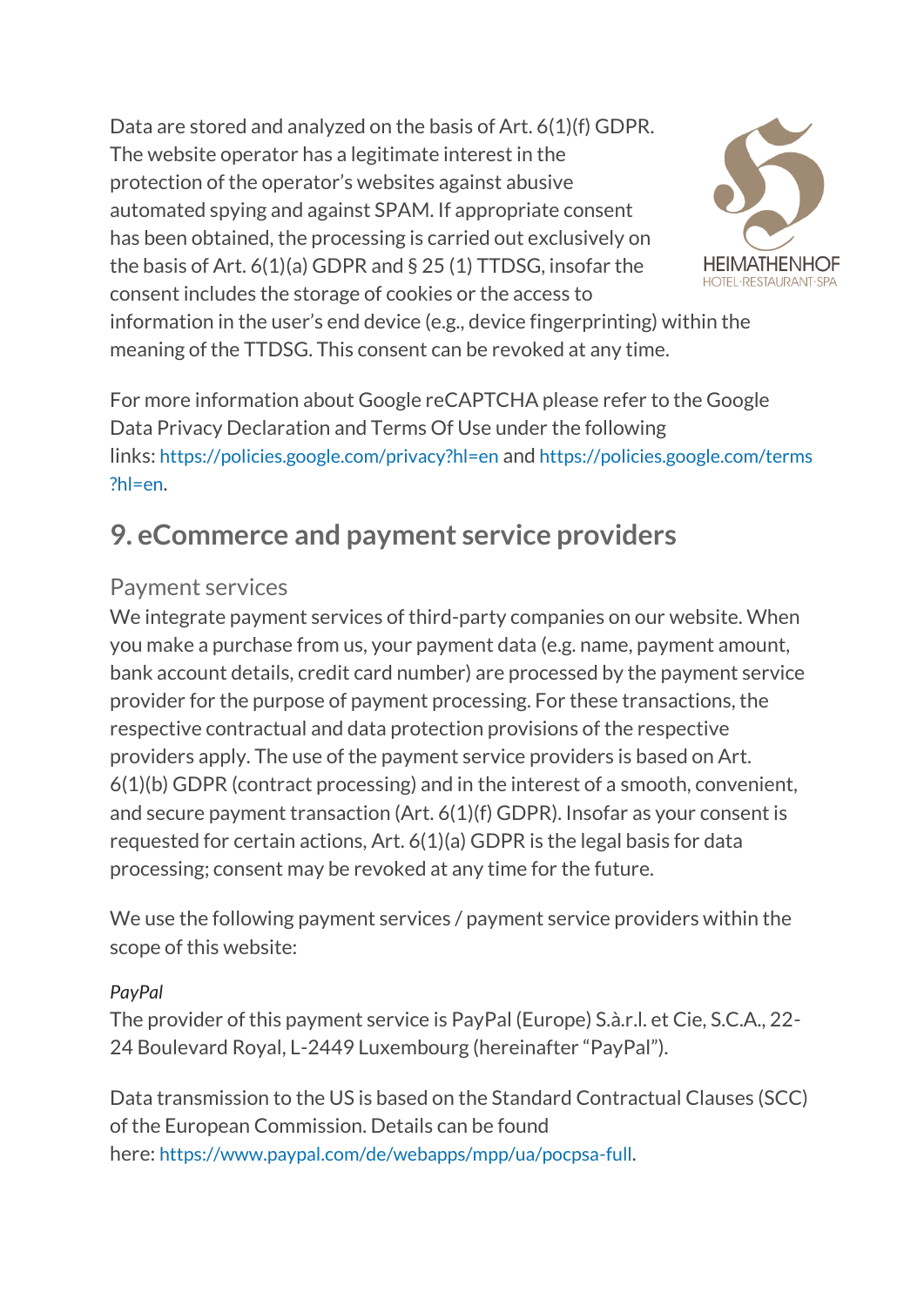Details can be found in PayPal's privacy policy: <https://www.paypal.com/de/webapps/mpp/ua/privacy-full>. *Mastercard*

The provider of this payment service is the Mastercard Europe SA, Chaussée de Tervuren 198A, B-1410 Waterloo, Belgium (hereinafter "Mastercard").



Mastercard may transfer data to its parent company in the US. The data transfer to the US is based on Mastercard's Binding Corporate Rules. Details can be found here: [https://www.mastercard.de/de-](https://www.mastercard.de/de-de/datenschutz.html)

[de/datenschutz.html](https://www.mastercard.de/de-de/datenschutz.html) and [https://www.mastercard.us/content/dam/mccom/global/doc](https://www.mastercard.us/content/dam/mccom/global/documents/mastercard-bcrs.pdf) [uments/mastercard-bcrs.pdf](https://www.mastercard.us/content/dam/mccom/global/documents/mastercard-bcrs.pdf).

#### *VISA*

The provider of this payment service is the Visa Europe Services Inc, London Branch, 1 Sheldon Square, London W2 6TT, United Kingdom (hereinafter "VISA").

Great Britain is considered a secure non-EU country as far as data protection legislation is concerned. This means that the data protection level in Great Britain is equivalent to the data protection level of the European Union.

VISA may transfer data to its parent company in the US. The data transfer to the US is based on the standard contractual clauses of the EU Commission. Details can be found here: [https://www.visa.de/nutzungsbedingungen/visa-globale](https://www.visa.de/nutzungsbedingungen/visa-globale-datenschutzmitteilung/mitteilung-zu-zustandigkeitsfragen-fur-den-ewr.html)[datenschutzmitteilung/mitteilung-zu-zustandigkeitsfragen-fur-den-ewr.html](https://www.visa.de/nutzungsbedingungen/visa-globale-datenschutzmitteilung/mitteilung-zu-zustandigkeitsfragen-fur-den-ewr.html). For more information, please refer to VISA's privacy policy: <https://www.visa.de/nutzungsbedingungen/visa-privacy-center.html>.

# **10. Custom Services**

# Handling applicant data

We offer website visitors the opportunity to submit job applications to us (e.g., via e-mail, via postal services on by submitting the online job application form). Below, we will brief you on the scope, purpose and use of the personal data collected from you in conjunction with the application process. We assure you that the collection, processing, and use of your data will occur in compliance with the applicable data privacy rights and all other statutory provisions and that your data will always be treated as strictly confidential.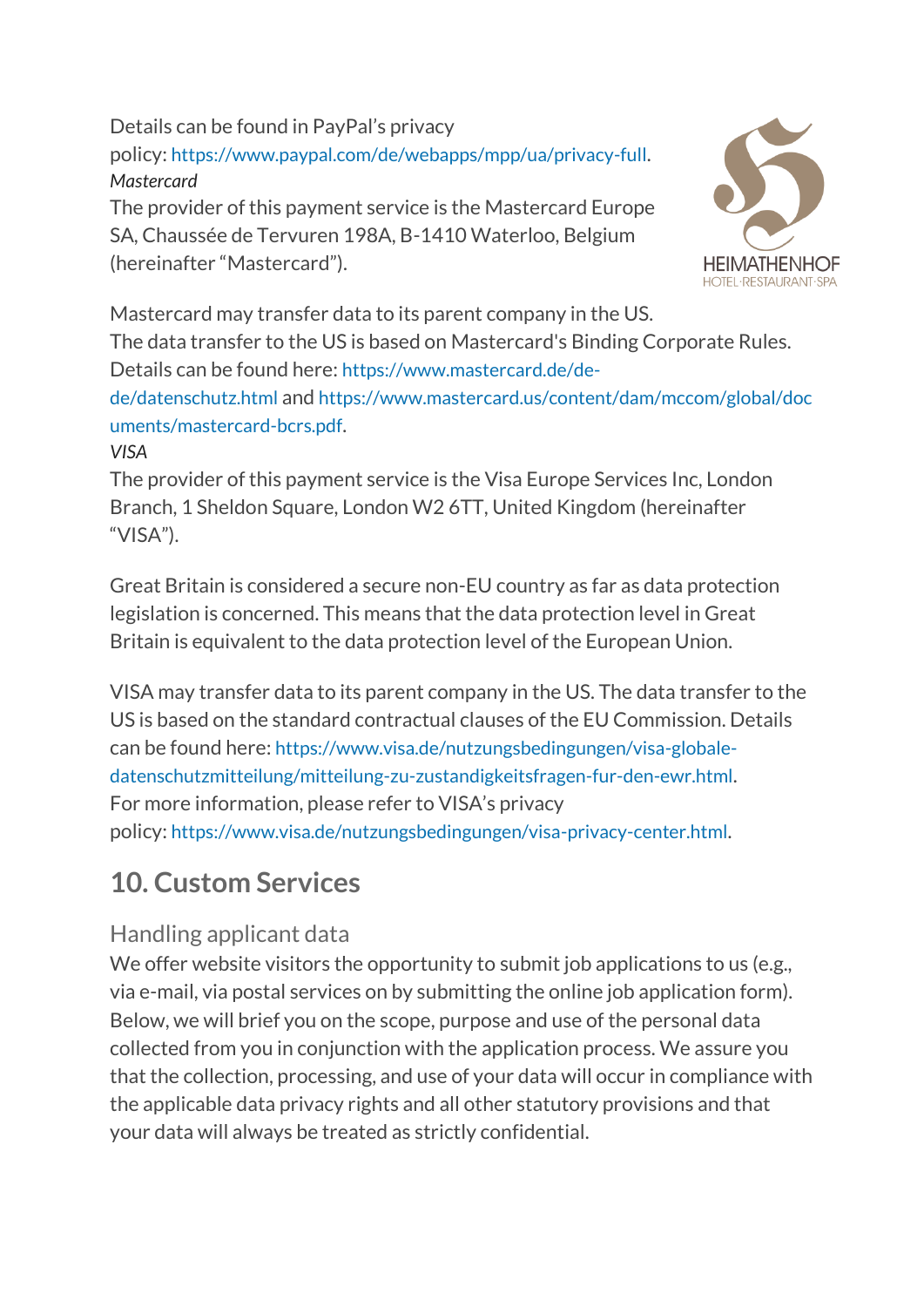#### *Scope and purpose of the collection of data*

If you submit a job application to us, we will process any affiliated personal data (e.g., contact and communications data, application documents, notes taken during job interviews, etc.), if they are required to make a decision concerning the establishment or an employment relationship. The legal grounds for the aforementioned are § 26 GDPR according to German Law (Negotiation of an Employment Relationship),



Art. 6(1)(b) GDPR (General Contract Negotiations) and – provided you have given us your consent – Art. 6(1)(a) GDPR. You may revoke any consent given at any time. Within our company, your personal data will only be shared with individuals who are involved in the processing of your job application.

If your job application should result in your recruitment, the data you have submitted will be archived on the grounds of § 26 GDPR and Art. 6(1)(b) GDPR for the purpose of implementing the employment relationship in our data processing system.

#### *Data Archiving Period*

If we are unable to make you a job offer or you reject a job offer or withdraw your application, we reserve the right to retain the data you have submitted on the basis of our legitimate interests (Art. 6(1)(f) GDPR) for up to 6 months from the end of the application procedure (rejection or withdrawal of the application). Afterwards the data will be deleted, and the physical application documents will be destroyed. The storage serves in particular as evidence in the event of a legal dispute. If it is evident that the data will be required after the expiry of the 6 month period (e.g., due to an impending or pending legal dispute), deletion will only take place when the purpose for further storage no longer applies.

Longer storage may also take place if you have given your agreement (Article 6(1)(a) GDPR) or if statutory data retention requirements preclude the deletion.

## Our social media appearances

#### *Data processing through social networks*

We maintain publicly available profiles in social networks. The individual social networks we use can be found below.

Social networks such as Facebook, Twitter etc. can generally analyze your user behavior comprehensively if you visit their website or a website with integrated social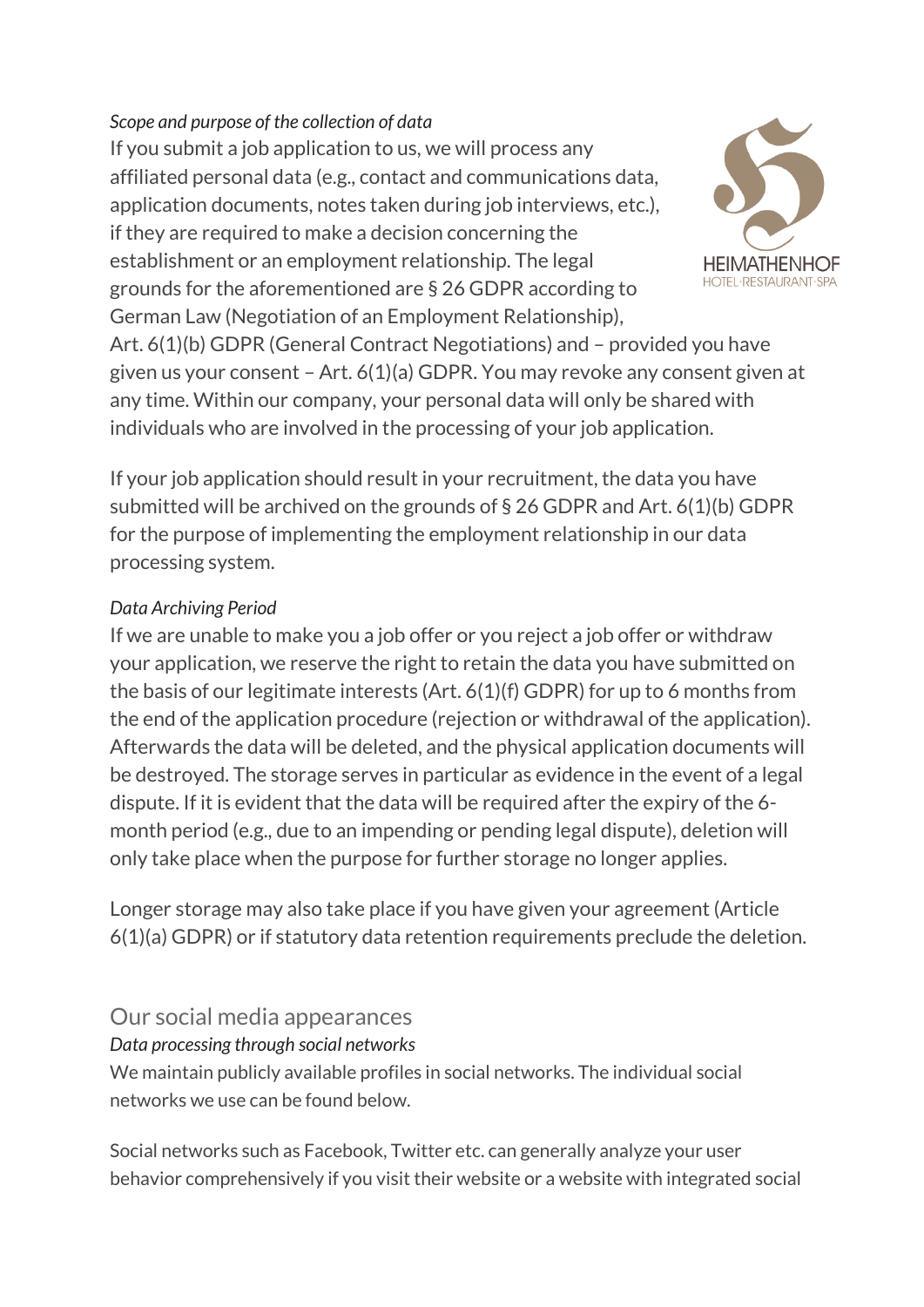media content (e.g., like buttons or banner ads). When you visit our social media pages, numerous data protection-relevant processing operations are triggered. In detail:

If you are logged in to your social media account and visit our social media page, the operator of the social media portal can assign this visit to your user account. Under certain circumstances, your



personal data may also be recorded if you are not logged in or do not have an account with the respective social media portal. In this case, this data is collected, for example, via cookies stored on your device or by recording your IP address.

Using the data collected in this way, the operators of the social media portals can create user profiles in which their preferences and interests are stored. This way you can see interest-based advertising inside and outside of your social media presence. If you have an account with the social network, interest-based advertising can be displayed on any device you are logged in to or have logged in to.

Please also note that we cannot retrace all processing operations on the social media portals. Depending on the provider, additional processing operations may therefore be carried out by the operators of the social media portals. Details can be found in the terms of use and privacy policy of the respective social media portals.

#### *Legal basis*

Our social media appearances should ensure the widest possible presence on the Internet. This is a legitimate interest within the meaning of Art. 6 (1) lit. f GDPR. The analysis processes initiated by the social networks may be based on divergent legal bases to be specified by the operators of the social networks (e.g., consent within the meaning of Art. 6 (1) (a) GDPR).

#### *Responsibility and assertion of rights*

If you visit one of our social media sites (e.g., Facebook), we, together with the operator of the social media platform, are responsible for the data processing operations triggered during this visit. You can in principle protect your rights (information, correction, deletion, limitation of processing, data portability and complaint) vis-à-vis us as well as vis-à-vis the operator of the respective social media portal (e.g., Facebook).

Please note that despite the shared responsibility with the social media portal operators, we do not have full influence on the data processing operations of the social media portals. Our options are determined by the company policy of the respective provider.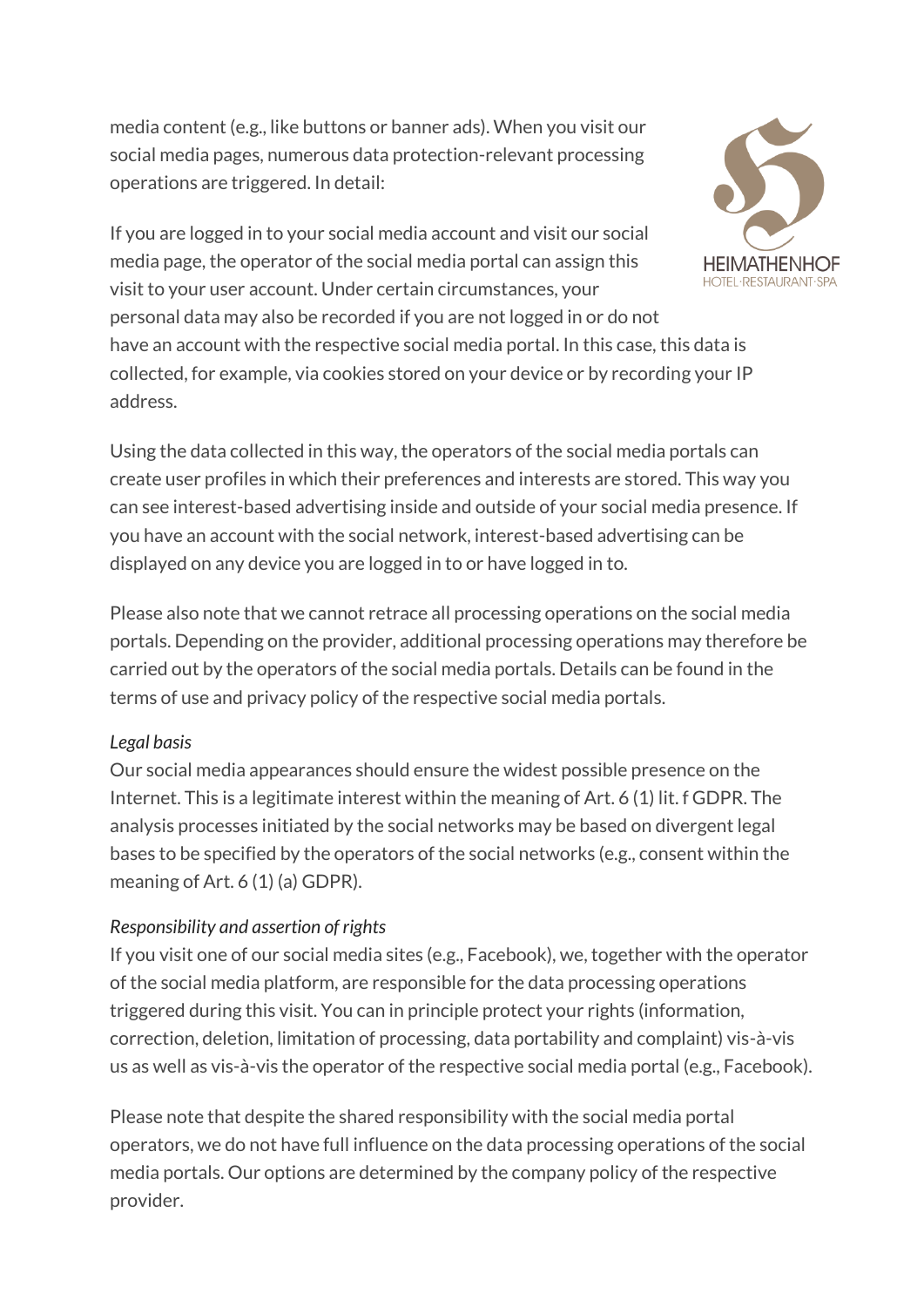#### *Storage time*

The data collected directly from us via the social media presence will be deleted from our systems as soon as you ask us to delete it, you revoke your consent to the storage or the purpose for the data storage lapses. Stored cookies remain on your device until you delete them. Mandatory statutory provisions - in particular, retention periods - remain unaffected.



We have no control over the storage duration of your data that are stored by the social network operators for their own purposes. For details, please contact the social network operators directly (e.g., in their privacy policy, see below).

### *Individual social networks*

#### Facebook

We have a profile on Facebook. The provider of this service is Meta Platforms Ireland Limited, 4 Grand Canal Square, Grand Canal Harbour, Dublin 2, Ireland. According to Facebook's statement the collected data will also be transferred to the USA and to other third-party countries.

We have signed an agreement with Facebook on shared responsibility for the processing of data (Controller Addendum). This agreement determines which data processing operations we or Facebook are responsible for when you visit our Facebook Fanpage. This agreement can be viewed at the following

link: [https://www.facebook.com/legal/terms/page\\_controller\\_addendum.](https://www.facebook.com/legal/terms/page_controller_addendum)

**You can customize your advertising settings independently in your user account. Click on the following link and log in:** [https://www.facebook.com/settings?tab=ads.](https://www.facebook.com/settings?tab=ads) Data transmission to the US is based on the Standard Contractual Clauses (SCC) of the

European Commission. Details can be found

here: [https://www.facebook.com/legal/EU\\_data\\_transfer\\_addendum](https://www.facebook.com/legal/EU_data_transfer_addendum) and [https://de](https://de-de.facebook.com/help/566994660333381)[de.facebook.com/help/566994660333381.](https://de-de.facebook.com/help/566994660333381)

Details can be found in the Facebook privacy

policy: [https://www.facebook.com/about/privacy/.](https://www.facebook.com/about/privacy/)

Instagram

We have a profile on Instagram. The provider of this service is Meta Platforms Ireland Limited, 4 Grand Canal Square, Grand Canal Harbour, Dublin 2, Ireland.

Data transmission to the US is based on the Standard Contractual Clauses (SCC) of the European Commission. Details can be found here: [https://www.facebook.com/legal/EU\\_data\\_transfer\\_addendum,](https://www.facebook.com/legal/EU_data_transfer_addendum) [https://help.insta](https://help.instagram.com/519522125107875) [gram.com/519522125107875](https://help.instagram.com/519522125107875) and [https://de](https://de-de.facebook.com/help/566994660333381)[de.facebook.com/help/566994660333381.](https://de-de.facebook.com/help/566994660333381)